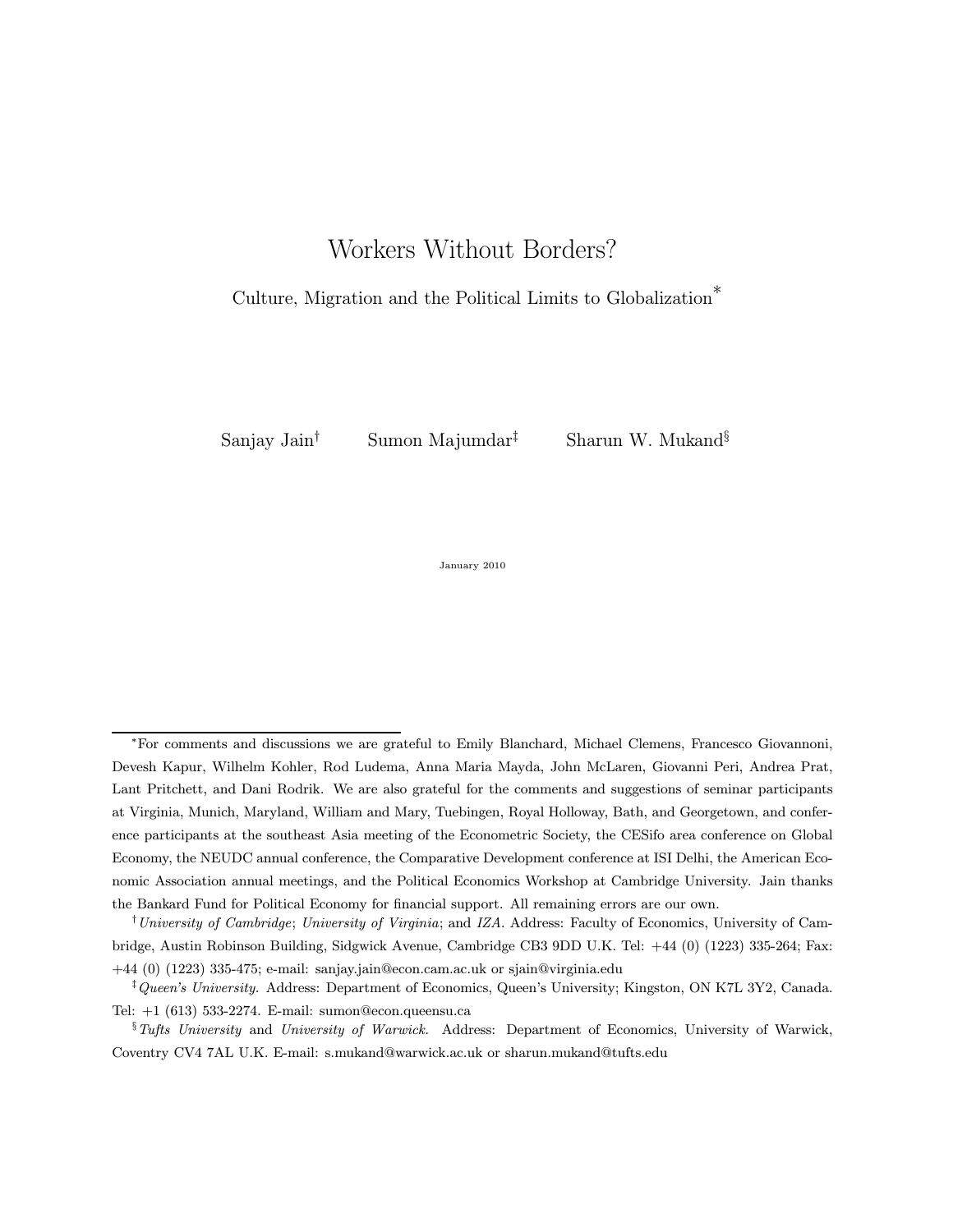#### Abstract

This paper examines the role of cultural factors in driving the politics and shape of migration policy. We show that there exists a broad political failure that results in inefficiently high barriers restricting the import of temporary foreign workers and also admitting an inefficiently large number of permanent migrants, but not enough to fill any labor shortage in the economy. We show that countries that are poor at cultural assimilation are better positioned to take advantage of shortterm foreign worker programs than more culturally diverse and tolerant countries. A striking implication is that relaxing restrictions on the mobility of migrant workers across employers has the potential to raise host country welfare even though it increases migrant wages and lowers individual firms' profits. We also demonstrate the existence of multiple equilibria: some countries have mostly temporary migration programs and see a low degree of cultural assimilation by migrants, while other countries rely more on permanent migrants and see much more assimilation.

Keywords: International migration, political economy, culture, temporary workers, cultural assimilation.

JEL Classification Codes: D72; F22; J61.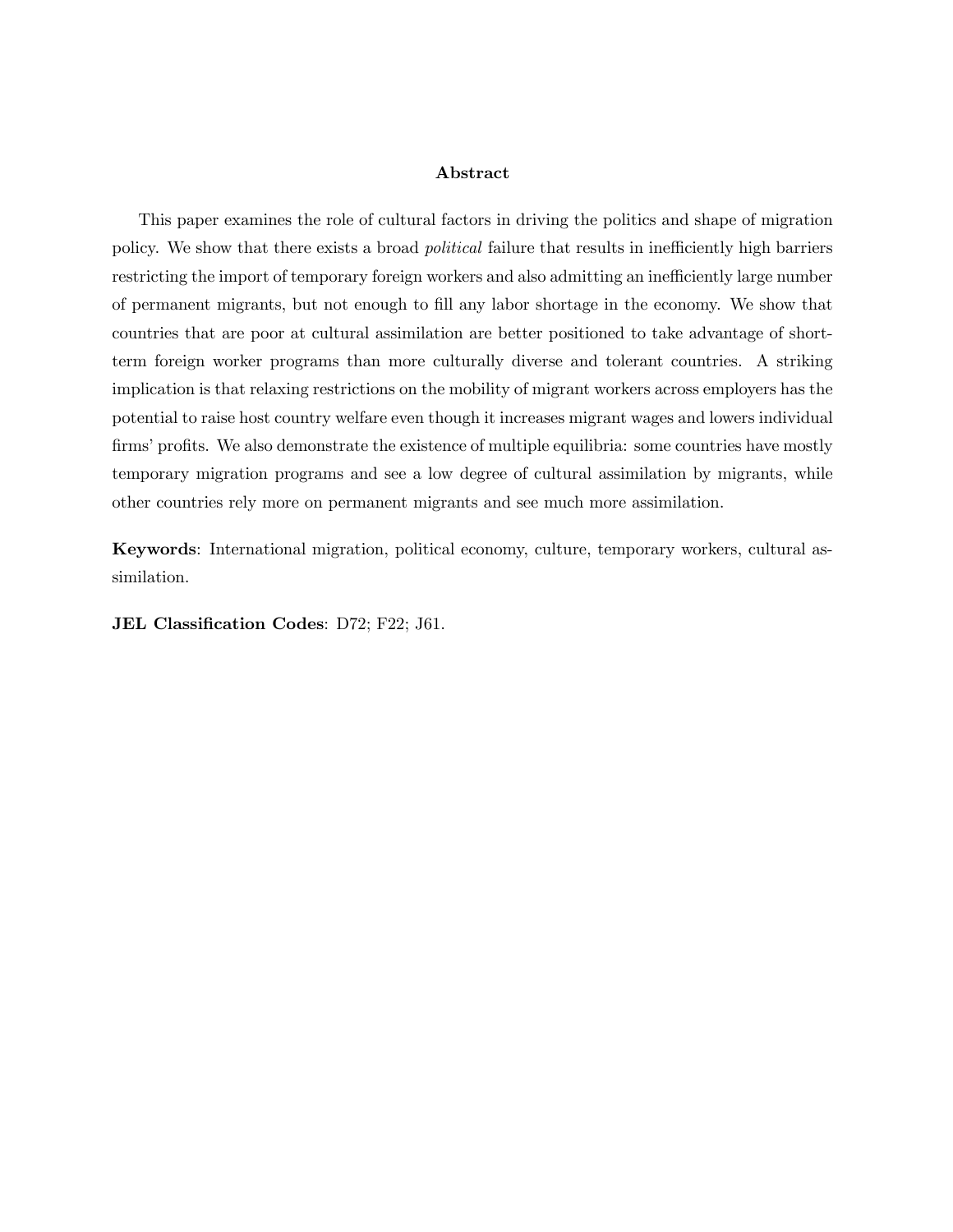### 1 Introduction

The single international policy reform that will, arguably, yield the largest welfare gains, is an easing of restrictions on international worker mobility.<sup>1</sup> Indeed, given these potential benefits, Rodrik (2002), Kremer and Watt (2008) and Freeman (2006) have advocated programs that promote greater mobility of workers across borders. Nevertheless, if the gains really are as large as suggested, then the issue is why such extreme barriers to international worker mobility persist. We suggest that an answer perhaps lies in the impact of such migration on a country's culture, religion and ethnicity. Accordingly, in this paper we take a first step in dissecting the role of cultural factors in influencing migration policy. We ask: how does concern about cultural factors influence the politics, as well as the size and pattern of (temporary or permanent) migration? We further ask why a government might fail to reap the large economic gains from freer worker mobility, even if such a policy were to have no adverse distributional impact and where the repatriation of these workers could be costlessly enforced. Finally, we examine whether simple policy innovations can result in higher politically sustainable levels of cross-border worker mobility.

Much of the migration literature has focused on its economic and distributional consequences (for a recent example, see Ottaviano and Peri (2008); Hanson (2008) provides a comprehensive survey).<sup>2</sup> However, such distributional effects are not unique to labor: they also occur with the increased movement of goods and capital. We argue that what is distinctive about the politics of migration is that in popular perception it has the potential to affect a countryís culture and identity. Until very recently, there has been a sharp distinction between economic approaches to the analysis of immigration on the one hand, and those centred on culture on the other. A recent exception is Pritchett (2006), who argues that "Of all the ideas that limit migration perhaps the most important is the idea that there is a national 'culture' and that increased labor mobility threatens that culture". This view is echoed by Freeman  $(2006)$ , according to whom "...public opinion and national policies toward immigration seem to rest on issues well beyond gains and losses in the labor market. Some natives worry that immigrants will present a cultural threat to their way of life and reduce social cohesion". Recent work by Card, Dustmann and Preston (2009) empirically demonstrates the importance of cultural factors in determining attitudes towards immigration. Indeed they argue that cultural factors are far more important than economic factors in driving

<sup>1</sup>See, for instance, Klein and Ventura (2006), Pritchett (2006) and Walmsley and Winters (2005).

<sup>2</sup>For a systematic analysis of the political economy of immigration also see Dolmas and Huffman (2004), Razin, Sadka and Swagel (2002) and Facchini and Mayda (2009).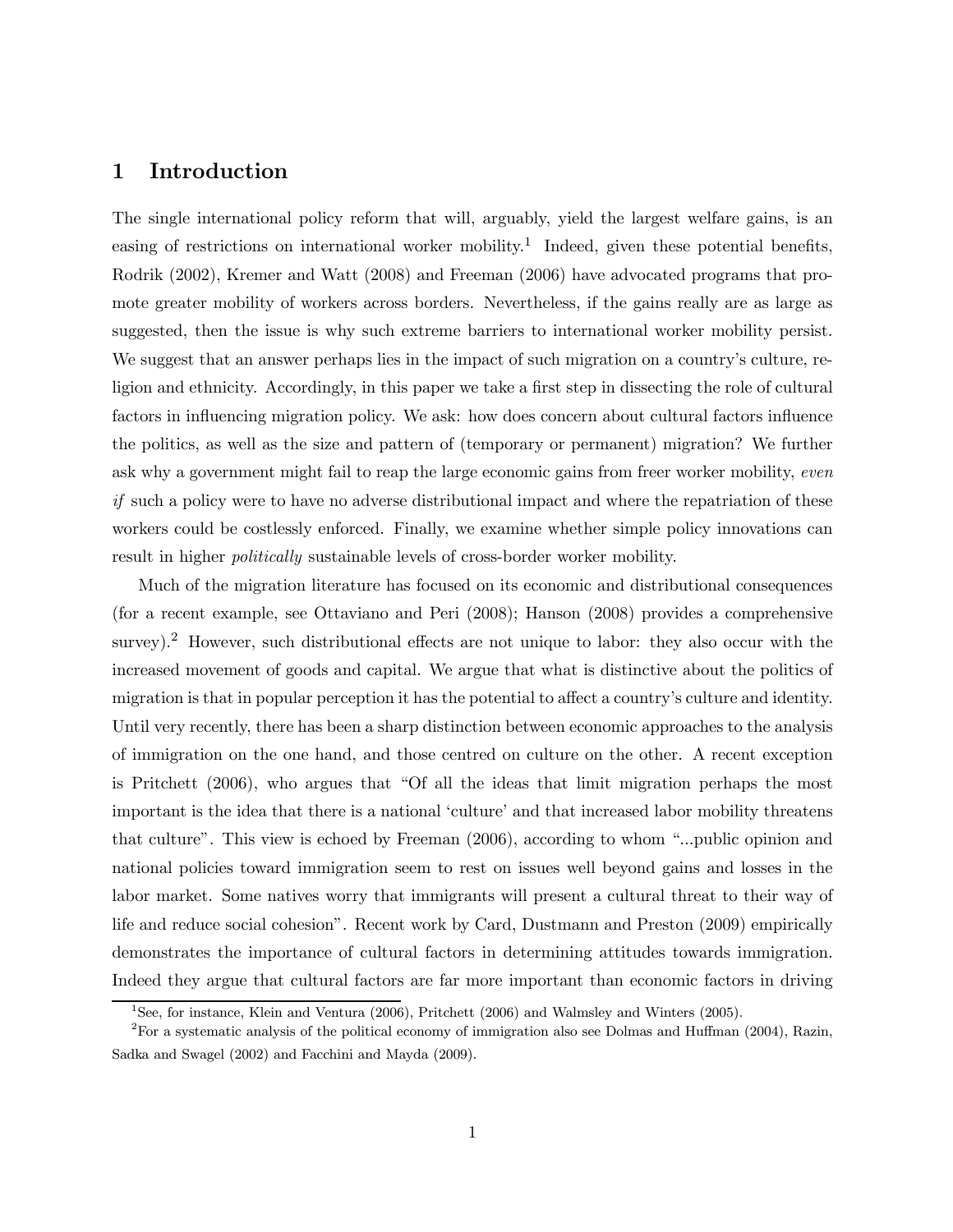the hostility towards migrants.<sup>3</sup> Accordingly, in this paper we examine systematically the impact of cultural factors not just on the size of migration, but also its pattern. For instance, temporary guest-worker programs may be viewed as less threatening to a countryís culture, identity and ethnic make-up. On the other hand, permanent migration may result in larger economic gains, but their cultural impact is also likely to be higher.

We construct a simple dynamic political economy framework where we explore this tension between the income gain from greater migration and the associated cultural cost.<sup>4</sup> Our framework possesses two key features. First, the objectives of employers/firms and the countryís citizens are only partially aligned. While both firms and citizens benefit from having temporary workers fill any shortage in labor, the firms would prefer to retain the more productive, experienced workers for the long run, even if by doing so they become permanent residents. In contrast, citizens worry about the costs of having culturally very dissimilar migrants, especially if there is the prospect of them becoming permanent citizens. Second, government policymaking in our framework can be influenced through both lobbying and elections.<sup>5</sup> Citizens can threaten to vote out of office any government that chooses a migration policy against its wishes. In contrast, firms can lobby the government to retain the temporary workers and make them permanent. Under these conditions we demonstrate that there exists a broad *political* failure with regard to migration policy. All parties in the country – government, firms and citizens, strictly prefer a larger guest worker program and fewer permanent workers. Nevertheless, countries let in not only an inefficiently small number of temporary migrants but also an inefficiently large number of permanent migrants. It is worth observing that these twin inefficiencies have little to do with the distributional impact of immigration, nor any administrative costs of admitting or repatriating temporary workers.

So why this political failure? The reason is that citizens worry that once admitted, these (culturally dissimilar) temporary migrants will not remain temporary. The firms will lobby to retain these workers for the long run and make them permanent residents. Citizen-voters are well aware of the government's vulnerability to the lobbying efforts of the firms. Accordingly, they aim to limit the lobbying incentives of the firms by restricting the number of temporary workers allowed into the country in the first place, and by threatening to replace any government which breaches

 $3$ They argue that hostility towards immigration is driven by 'compositional externalities' (i.e. culture, religion and ethnicity) associated with immigration, and suggest that such cultural factors are three to five times more important than economic factors in driving hostility towards immigration.

<sup>&</sup>lt;sup>4</sup>The dynamic structure of the model shares many features with Coate and Morris (1999).

<sup>&</sup>lt;sup>5</sup>In a common agency framework Facchini and Willman (2005) examine how government policymaking with respect to factor mobility is affected by citizen concerns as well as campaign contributions.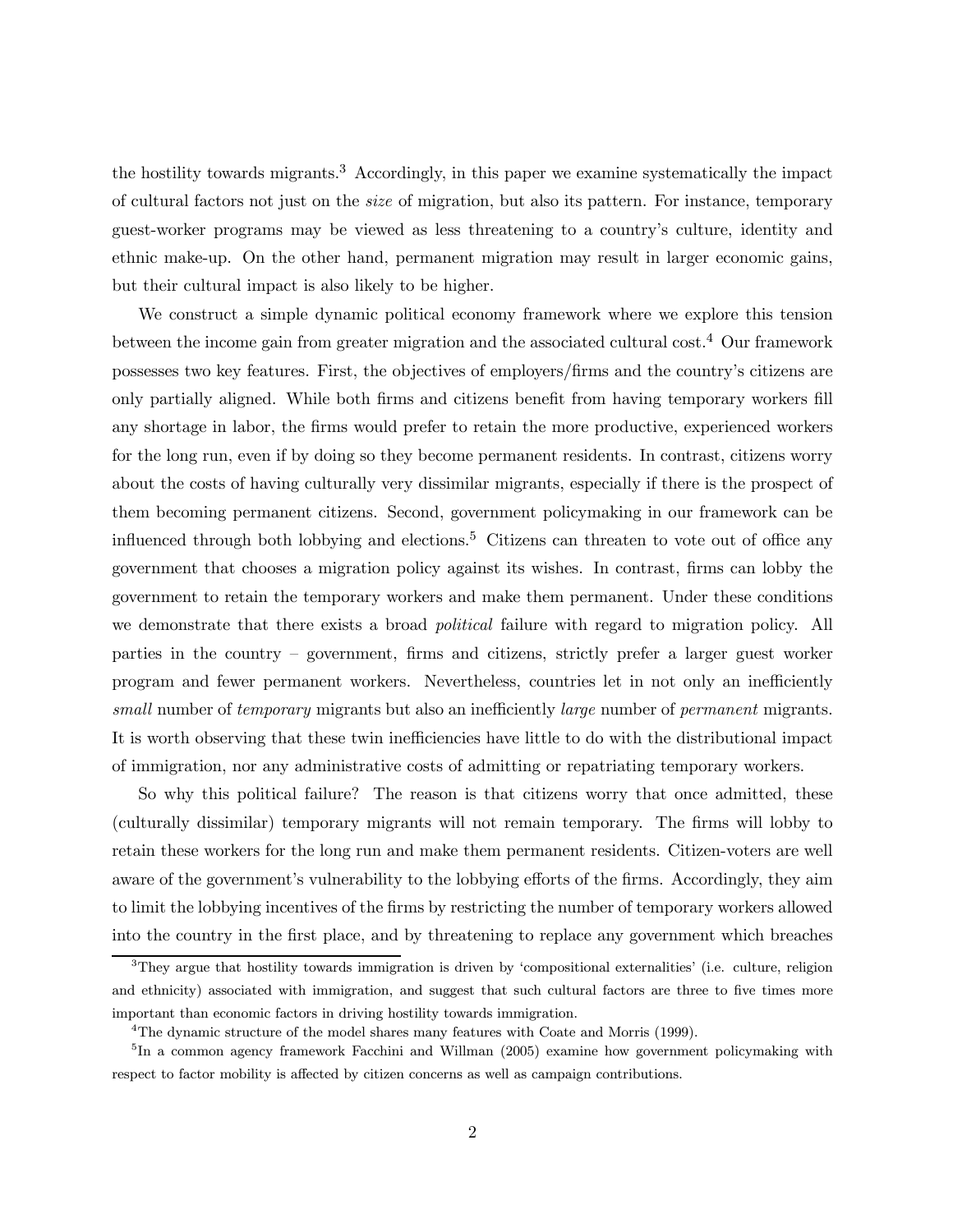that threshold. Hence, it is the citizen-voter's recognition of a lack of inter-temporal control over the elected government that prevents socially optimal worker movement across borders. We also show that this same concern also leads to an inefficiently large number of permanent migrants allowed into the country. However to be complete, this argument needs to go further. In particular, such a mechanism should also simultaneously account for the firms' much greater effectiveness at retaining foreign workers than at lobbying to admit them into the country in the first place (see Coate and Morris (1999) for a general argument). This arises naturally in our framework, since the introduction of a temporary worker program creates a wedge between the pre and post migration incentive of the firms to effectively lobby the government.

Our analysis yields several insights. First, in the realm of practical policy design, our framework suggests a simple welfare improving policy innovation that is also politically feasible. Temporary worker migration programs in most countries typically require the 'tying' of guest workers with specific employers (see Table 1). The question of practical policy interest is whether this employerguest worker ëtyingí is in the interest of the host country. At first glance the answer seems a straightforward yes  $-$  after all by restricting the mobility of the migrant worker, the domestic firm can pay lower wages to the migrant worker and thus extract a higher profit. Nevertheless, such an inference would be misleading. A policy that increases the temporary migrant's mobility across firms increases not just the migrant's utility, but can also enhance the host country's overall welfare. This is because greater mobility across firms results in higher wages for the worker and lower rents for the firm. In turn this reduces the firms' incentives to lobby the politician to retain the foreign workers. This suggests that a migration policy that strengthens the bargaining power of experienced migrants reduces the firmsí profits (and desire) to lobby intensively to retain them, thus making a higher level of temporary migration politically sustainable. Ipso facto, elimination of worker-firm ëtyingí will result in the country being better positioned to take advantage of the immigration surplus. Therefore, a policy that strengthens the foreign migrant's bargaining position, somewhat paradoxically also benefits the host country's overall welfare.<sup>6</sup>

Some of the largest guest-worker programs in the world exist in the Arabian Gulf States. One of the puzzling aspects of these programs is that there has been a dramatic shift in the source country for much of the migrant workforce coming into the Gulf States. Relatively easyto-assimilate Arab workers from Jordan and Egypt were replaced by culturally very dissimilar migrant workers from India and the Philippines (Jureidini, 2006). Further, this shift coincided

 $6$ Our analysis provides a framework to discuss the political sustainability of Kremer and Watt's (2008) proposal in which they argue for the political attractiveness of temporary labor migration programs in the household sector.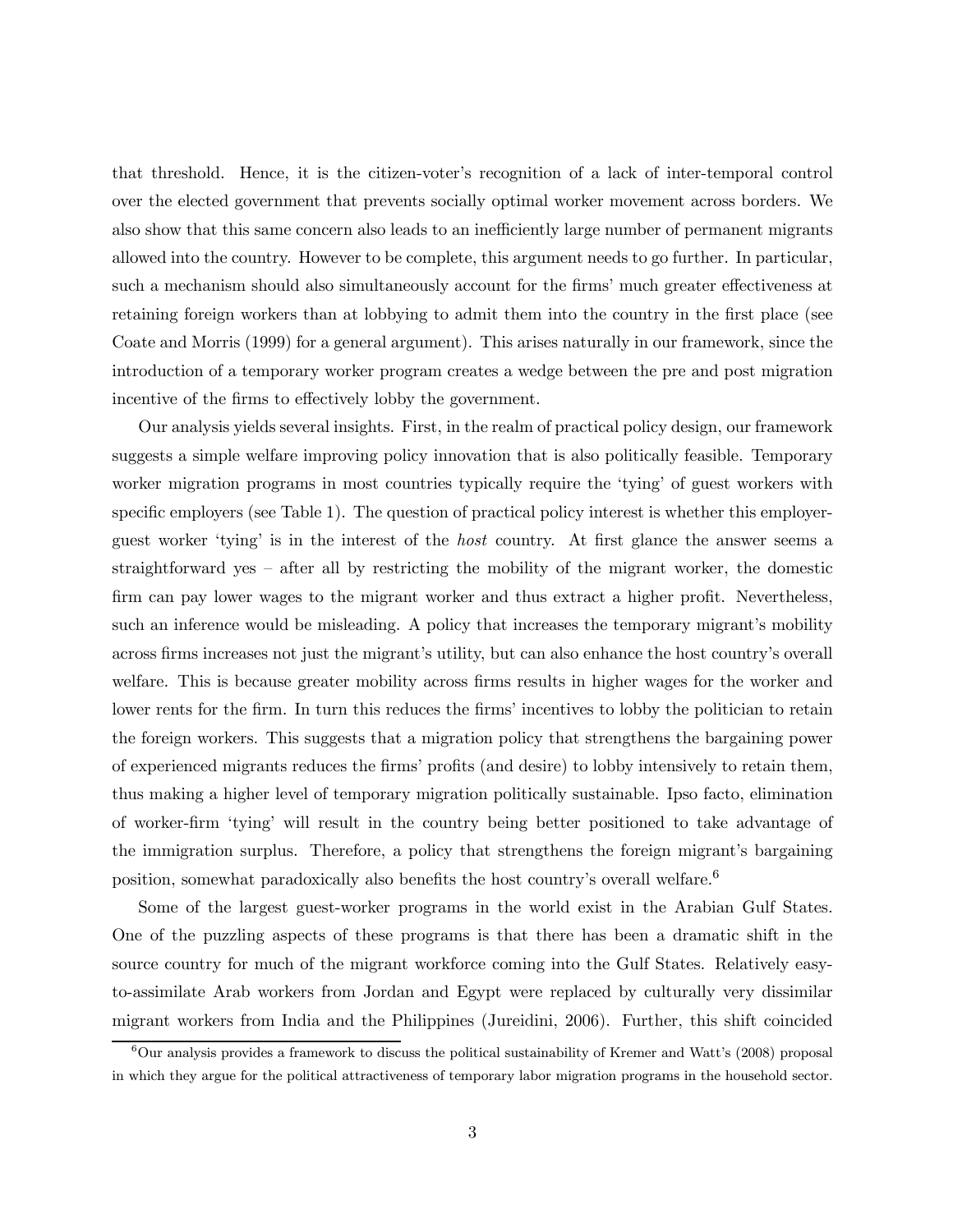with a large increase in the size of these migrant programs. This finding accords well with our second comparative static result which demonstrates that host country welfare may be higher if it is difficult to culturally assimilate temporary workers. In other words, countries which are good at rapid socio-cultural assimilation of foreign workers may also find it difficult to sustain high levels of temporary migration. The reason is that it is politically very costly for the government to let temporary migrants stay on in those countries where they are not assimilated easily. This raises the politically sustainable level of temporary labor migration – reducing overall inefficiency – much as in the above case study.

Countries differ in their ability to culturally assimilate foreign migrants. For instance, countries such as the U.S. have been perhaps more successful in assimilating their migrants than countries in Europe, such as Germany. Are these differences simply an accident of history, or are they due to differences in fundamentals, such as the degree of xenophobia? Can the nature of migration policy itself influence the migrants' incentives to culturally assimilate? Any framework that throws light on these questions is important. On the one hand scholars such as Huntington (2004) have raised concerns about the scale of permanent migration, worried that "the single most immediate and serious challenge to America's traditional identity comes from the immense and continuing immigration from Latin Americaî. In contrast, others such as Rodriguez (2007) believe that temporary migration programs "compromise our ability to integrate immigrants effectively into the American body politic". We explore these issues by endogenizing a migrant's cultural assimilation decision. Since our framework relates migration policy with the cultural costs imposed by immigrants, and the latter is related to the migrantsí efforts at assimilating with the native culture, we obtain together an account of migration programs and assimilation. We demonstrate that there may be multiple equilibria, with similar countries being stuck with very different migration policies and being more or less successful with cultural assimilation. Some countries rely mainly on temporary migration programs (with temporary migrants having a very low scope for being made permanent) and see a relatively poor degree of assimilation by the migrants. In contrast, other countries have largely permanent migration programs and are good at assimilation. The precise equilibrium that a country finds itself in could be a result of its history with migrants in the past. The importance of accounting for issues of cultural assimilation in deciding the cultural composition of the immigration pool was systematically made first by Lazear (1999). Konya (2007) also focuses on cultural assimilation by migrants and its interaction with the decision to migrate in the first place, taking immigration policy as given. Our focus is on how immigration policy (temporary versus permanent) itself may be shaped by the degree of the migrants' assimilation.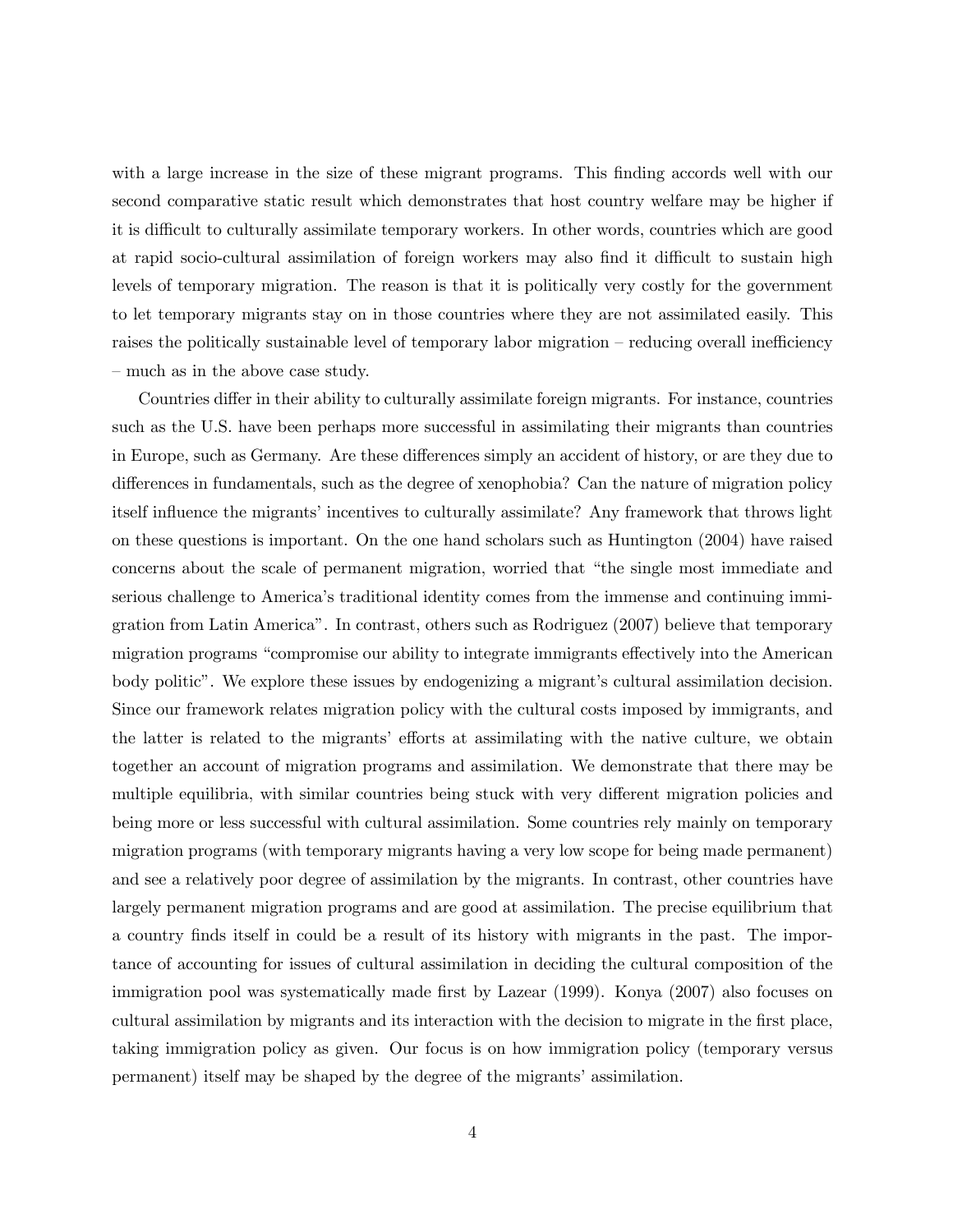The rest of the paper is organized as follows. We describe the model in Section 2 and analyze the equilibrium in Section 3. Various implications of the model are discussed in Section 4 and Section 5 concludes.

# 2 The Benchmark Model

Labor migration affects the domestic labor market, the host country culture and its politics. The framework that we develop captures the richness of these interactions in a dynamic framework. However, having all of these features necessitates that we capture them in the most parsimonious way, and eliminate all that is not essential. With this caveat, we now describe the model.

Production and the Labor Market: Consider an infinite period economy with many production opportunities each period, but a shortage of qualified workers to take advantage of them. We assume that  $f$  production opportunities open up at the beginning of the game, the implementation of each of which requires one worker. For simplicity, one could think of each of these production opportunities as occurring in separate firms. The country has a population comprised of  $i_N$ (native) citizen-workers, with the crucial assumption that  $i<sub>N</sub> < f$  i.e. there are fewer workers than required so that, without a further influx of workers, some productive opportunities would be wasted. Let us denote by  $v = f - i_N$ , the number of vacancies in the economy every period. This could be thought of as a model of the entire economy or for a particular sector which faces a shortage of qualified workers. Furthermore, we rule out distributional effects by assuming not only that all natives are identical but also by assuming that all natives own an equal share of all firms in the economy. This ensures that all of their objectives are aligned with respect to migration policy and simplifies the politics in this regard.

We denote the world wage as  $w_0$  and assume that if a firm is able to locate a suitable foreign worker, this is the wage it needs to pay him/her in the initial period. This will be the case if for example, this particular country is an attractive destination and there is competition among workers to move here. In the absence of any other considerations, the solution for the shortage would be to bring in  $v$  foreign workers to implement the unutilized production opportunities so long as the wage for these workers does not exceed their output.

By definition, foreign workers come from a dissimilar working environment and there are likely to be gains in productivity as they spend more time at their new jobs and adjust to their new working environment. Alternately, the skill-set for foreign workers may not immediately match that of native workers and thus they may require a transition period to get themselves up to par.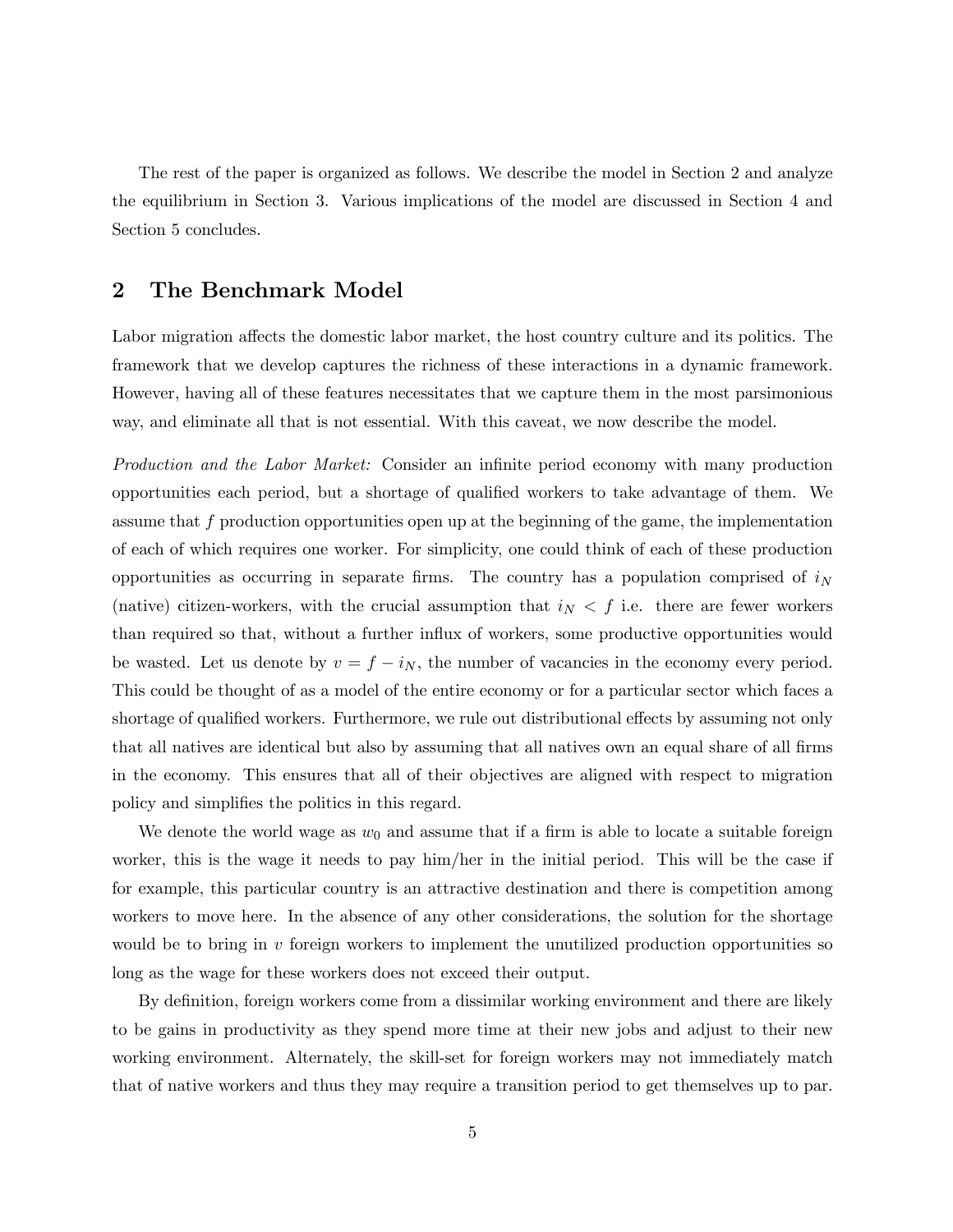We thus assume that in the first period of their arrival, the productivity of a foreign worker is  $y$ , while from the next period onwards, their productivity increases to  $y(1+\Delta)$ , which is at par with native workers. Part of this increase  $\Delta$  may be firm-specific, while the remaining is general. We denote the firm-specific component by s and the general part by g so that  $\Delta = s + g$ . Accordingly, the "immigration surplus" equals v.y or  $vy(1 + \Delta)$  minus the wage depending on whether we are talking about new or experienced foreign workers.<sup>7</sup>

Thus, in the longer term (i.e. from the second period onwards) there are no differences in the intrinsic productivity of migrant and native workers. Nevertheless, new migrant workers face communication, cultural and other social barriers that reduce their productivity and limit their inter-firm mobility till such time as they gradually integrate into the country's work force. However with more time spent at the workplace and in the country (i.e. at least two periods), the migrant worker's familiarity increases (say, due to an increasing ability to navigate cultural and linguistic barriers) and he may be in a position to seek opportunities at other firms, albeit at a possible mobility cost, which we discuss next. The extent of this mobility may depend on the nature of the countryís labor market, as well as cultural and legal differences in the treatment of native versus migrant workers. In particular, a number of analysts have observed that there are differences in structure between labor markets in Europe and the United States (Blanchard, 2005), with both geographic and inter-firm mobility being much higher in the U.S. than in Europe (Nickell, 1997). We model this in the simplest way by assuming that the cost for a migrant worker to move to another firm is  $y\gamma$ ; thus from period  $t = 2$  onwards, the outside option for a migrant worker is  $y(1 + g - \gamma)$ . Note that  $\gamma$  can be thought of as a measure of the degree of segmentation of the labor market between natives and migrants, with  $\gamma = 0$  representing the case where there is no difference between workers in terms of their history of origin. We refer to such a labor market as an *integrated* one. A higher value of  $\gamma$  reflects an environment in which a migrant worker's outside option is constrained. In such segmented markets, given the employeeís relatively weak outside option after the first period, the firm can get away with retaining a larger part of the surplus generated by the migrant worker's increased productivity.

From the second period onwards, since there is a firm-specific as well as a general component to the migrant worker's productivity, we model the interaction between the firm and the worker in the usual manner of bilateral Nash bargaining. We denote by  $\beta$  the bargaining strength of the

<sup>&</sup>lt;sup>7</sup>Since it suffices for our purposes, we have chosen a particularly simple way to depict the labor market and the 'immigration surplus'. For a more elaborate general-equilibrium model of the labor market that shares many qualitative features of our simpler structure, see Helpman, Itskhoki and Redding (2008).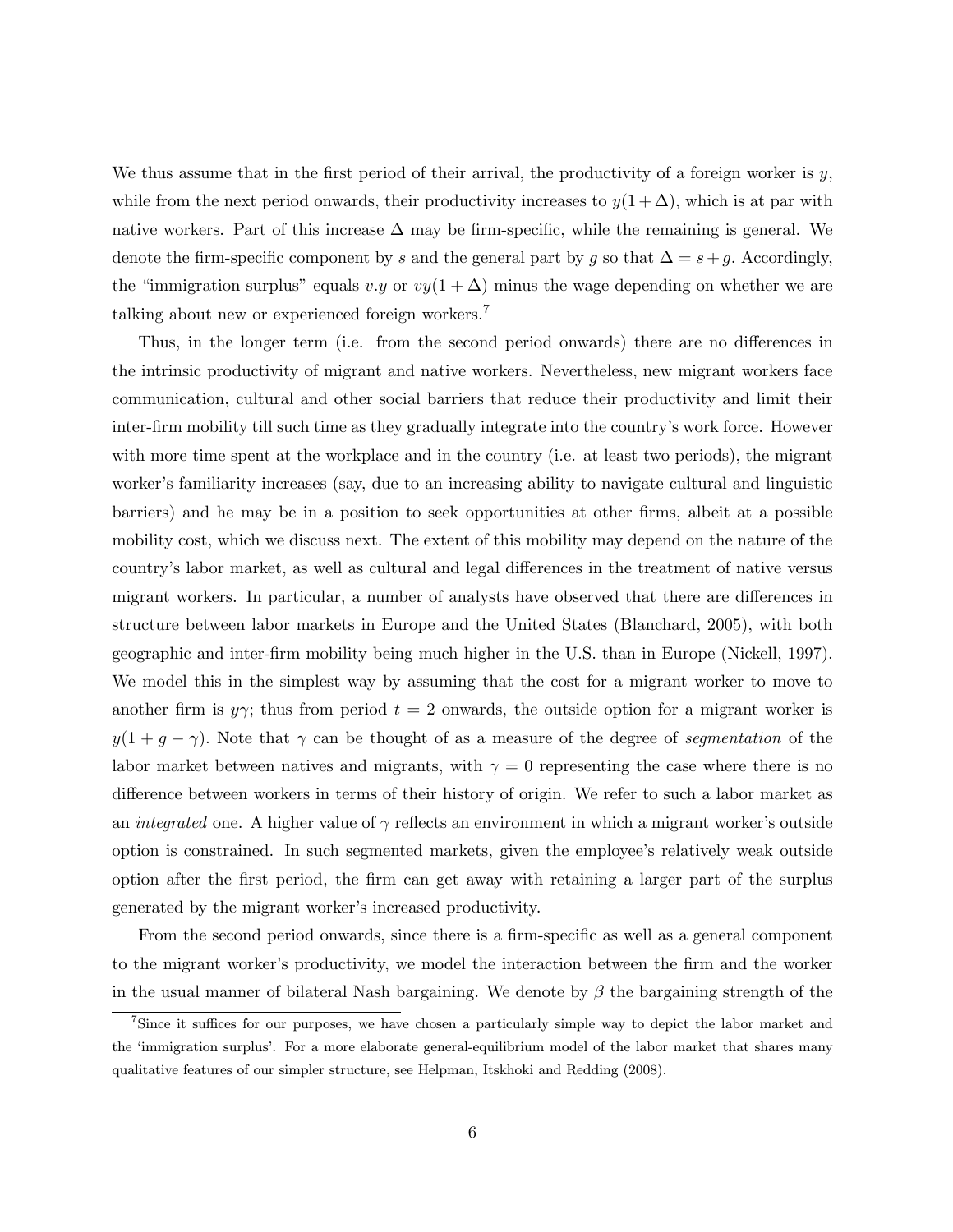firm, and correspondingly,  $1 - \beta$  is the bargaining strength of the worker.

Natives, Migrants and Socio-Cultural Heterogeneity: So far we have only described the economic aspects of migration. Higher levels of migrant labor boost national income by allowing the implementation of productive opportunities which would have otherwise gone abegging due to a shortage of labor. However, migration levels also matter because they may change the countryís sociocultural makeup. As forcefully argued by Alesina and La Ferrara (2005) and Huntington (2004), citizens of a country care not just about their income but also the degree of sociocultural heterogeneity in society.<sup>8</sup> Greater ethnic and cultural diversity can affect a native citizen's welfare in different ways. As we discuss further in section 3.4, greater sociocultural heterogeneity can adversely affect a native citizen through its impact on the nature of local public goods provided (see Alesina and Spolaore, 1997). For example, natives may dislike the fact that the nature of public education changes with greater Hispanic immigration, with resources being diverted away from, say, classical music and towards teaching Spanish. A more straightforward way is when diversity enters preferences directly (as in Alesina and La Ferrara, 2005). This accords with pioneering work in social psychology by Tajfel et al. (1971) that suggests that greater ethnic heterogeneity has a direct (and adverse) impact on the utility obtained by an individual through social interaction.<sup>9</sup>

We model this disutility in a straightforward manner, by directly assuming (section 3.4 provides some microfoundations for this cost) that migrants impose a cultural cost on native citizens. This cost is  $c_T$  for every worker during his presence in the country in the first period and  $\lambda c(\frac{n}{1+a})$ if n migrants are present beyond their first period in the country, where  $c', c'' > 0$ . This formulation captures, in a parsimonious way, the cultural tradeoffs between having temporary versus permanent migrants (i.e. those staying beyond the first period). On the one hand, permanent migrants may impose higher cultural costs because they arguably threaten the nation's identity and ethnic composition. Furthermore unlike short-term workers, permanent migrants acquire voting rights and hence may influence the allocation of scarce resources across local public goods in ways that adversely affect native welfare (e.g. resources towards bilingual education and not piano lessons).<sup>10</sup> Finally, permanent migrants are often accompanied by family, which further increases

 ${}^{8}$ For instance, Freeman (2006) suggests that "some natives worry that immigrants will present a cultural threat to their way of life and reduce social cohesion. This view is reflected in the attitudes of some Europeans toward immigrants from developing countries, particularly those from Moslem countries."

<sup>&</sup>lt;sup>9</sup>See Leyens et al. (2003) for a more recent discussion.

 $10$ Freeman (2006) again: "Another factor that determines attitudes toward immigration is that immigrants eventually become citizens and affect politics.[Emphasis added] In the United States, both political parties seek support from the growing Hispanic community and tailor their policies on immigration to appeal to that community."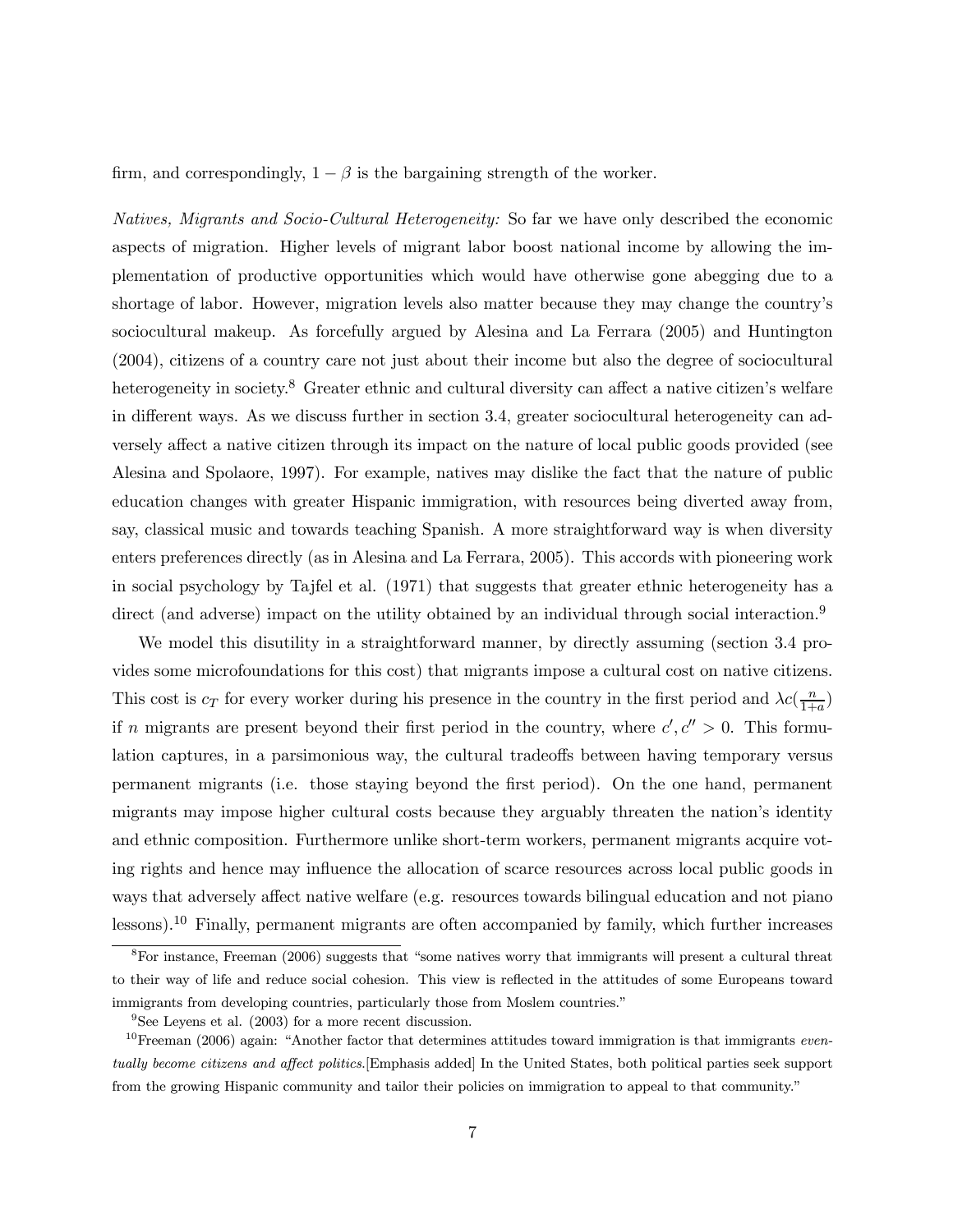their cultural ëburdení. So for all of these reasons the disutility from permanent migration may be higher and increasing in their number. Accordingly, we assume that the marginal cultural cost being imposed by these permanent migrants is increasing in  $n$ . For simplicity in analysis, we assume that the cultural cost imposed by temporary migrants is linear in their numbers; assuming convexity in these costs as well does not qualitatively change the results. In our benchmark model we assume that the cultural costs associated with permanent migration are higher. However, we should point out that while there are several reasons for assuming this, it need not always be the case. For instance, it can plausibly be argued that temporary migrants have a lower incentive to invest in cultural assimilation than permanent migrants. In Section 3.3 we endogenise the migrant's cultural assimilation decision and discuss conditions when our assumption holds.<sup>11</sup>

Thus, while permanent migrants contribute more because of their increased productivity  $y(1+$  $\Delta$ ) from period  $t = 2$  onwards, they also impose cultural costs of  $\lambda c(\frac{n}{1+a})$  as compared with that imposed by temporary migrants, namely  $c_T$ . If the permanent migrants impose lower cultural costs as well, then the solution to the labor shortage problem is trivial, namely, to import  $v$  permanent workers once and for all. Thus to make the problem interesting, we assume:

**Assumption 1:** (i)  $y(1 + \Delta)v - \lambda c(\frac{v}{1+a}) < 0$ , (ii)  $y - w_0 - c_T > 0$ 

Assumption 1(i) ensures that, for a large enough number of permanent workers, the sociocultural heterogeneity costs outweigh their productivity, so that national welfare would not be enhanced if all the  $v$  vacant slots were filled with permanent migrants. At the same time, assumption 1(ii) states that the one period surplus from hiring a temporary migrant worker is positive even after accounting for the cultural costs he or she imposes. Thus in the absence of any other considerations, they provide a viable alternative to fill the labor shortage and enhance national welfare. However if there is some chance that the temporary migrant workers are retained and made permanent in the long run, then their long term productivity gains and cultural costs will have to be taken into account.

The Migration Protocol: All migrants (temporary or permanent) are randomly matched with the available vacant jobs available at the firms. We assume that if the government desires, the temporary migrants among these can be repatriated at the end of the first period of their stay. We thus do not consider issues related to the efficacy of enforcement mechanisms in repatriation that

 $11$ There maybe positive cultural benefits as well from having migrants – for example, in the form of increased diversity. Including this (e.g. in the form of negative costs over a certain range) does not change the qualitative nature of our results. In section 3.3., we explicitly incorporate such benefits into our analysis on cultural assimilation.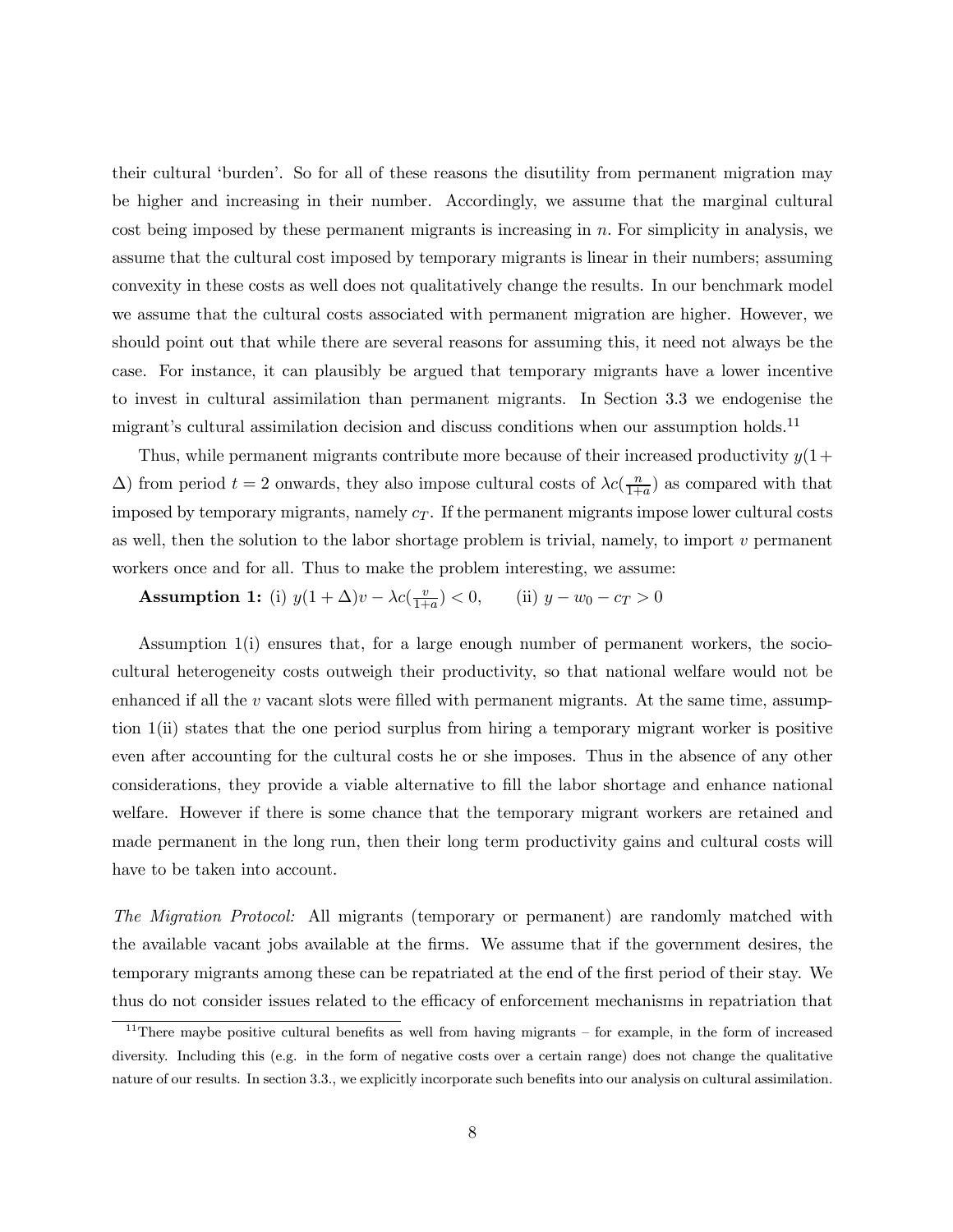may differ between countries. Furthermore, in order to make the point in a sharp way, we assume that the government incurs zero administrative costs in enforcing the repatriation of temporary migrants. Relaxing the latter assumption does not alter the qualitative nature of our results.

However, if the migrant worker stays for two periods or longer then he cannot be repatriated  $$ the idea being that he becomes a permanent resident or citizen. We further assume that all foreign workers are treated symmetrically. This implies that the government can neither selectively tax nor repatriate a subset of these workers. Thus the tension between voters and firms comes at the end of the first period, when the repatriation of temporary migrants is still feasible and desired by the citizenry, while firms are interested in retaining them for their productivity gains.

The Political Structure and Immigration Policy: At the start of each period, citizen-voters choose a rule specifying the number of migrants (temporary and permanent) to be allowed in that period. Accordingly, the government in power chooses the number of migrant workers to be allowed into the country. At the end of the period, the incumbent politician who runs the government makes the decision of whether to repatriate the temporary migrants, who have by then acquired one period of ëexperienceí, or to allow them to be retained by their employers, thus granting them permanent residence. The incumbent politician then faces an election.

Due to the gain in productivity by workers during their first period of work with the firm, it is in the firmís interest to try and retain them for the longer term instead of importing new unknown migrant workers in their place. Thus they may lobby the government in order to be allowed to retain these workers at the end of their temporary period. We assume that in any period, on incurring a fixed cost, firms with experienced migrant workers can form a lobby. Such a lobby may find it profitable to bribe the government so as to retain their temporary migrant workers on a more permanent basis. However, one may ask why are the firms more effective at lobbying to retain foreign workers than at lobbying to admit them into the country in the first place. As argued by Coate and Morris (1999), incentives for lobbying to maintain an enacted policy differ greatly from the lobbying incentives to enact change in the first place. This wedge also arises naturally in our framework. With the introduction of a temporary worker program, firms who do acquire a migrant worker have a strong incentive to lobby to retain the worker. Ex-ante however, each individual firm realizes that it has only a limited probability of acquiring a worker and its lobbying incentives to increase this probability for all firms is much more muted. Thus, there is a gap between the pre and post migration incentive of the firms to effectively lobby the government, with the former incentive being much lower. With a fixed cost for lobby formation, it implies that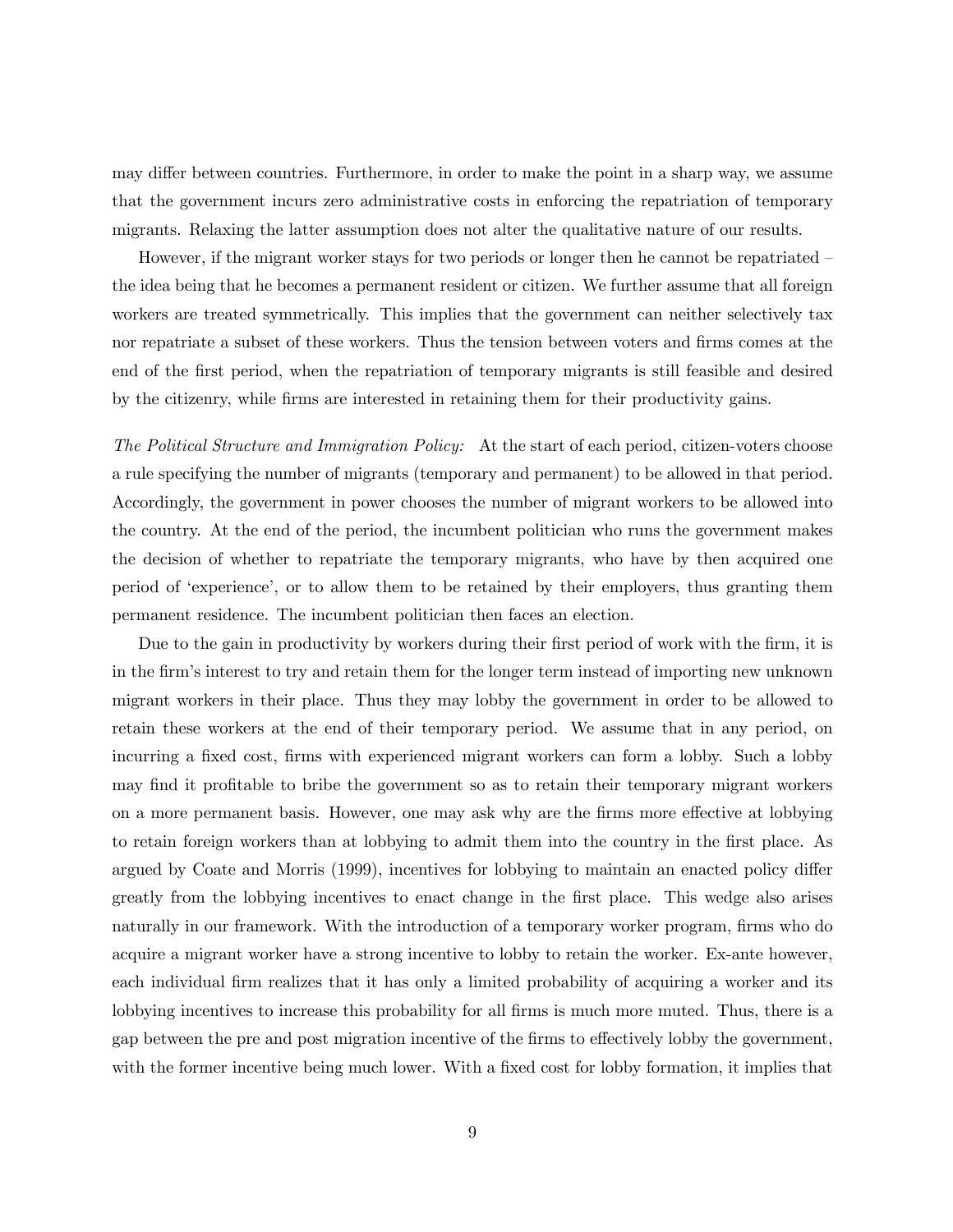a lobby to retain the temporary migrants is much more likely to form.

All politicians are identical and care both about the representative citizen-voter's utility,  $U_N$ , as well as their own rents, which consist of the ego rents  $R$  from holding office as well as any bribes  $B$  paid to them to influence their choice of policies. A politician's payoff each period he is in office is given by

$$
U_P = \theta(R + B) + (1 - \theta)U_N \tag{1}
$$

where  $\theta$  is the relative weight that he puts on his own rents. Given these preferences, both the citizens and the lobby are in a position to influence (using different instruments) government policymaking. The lobby can offer the government a bribe to induce it to allow firms with experienced workers to retain them (thereby making them permanent workers, who are immune to future repatriation). In contrast, citizen-workers exercise control on government policy by threatening to replace the incumbent government in the upcoming elections. This political framework, which involves a dynamic game between the lobby, the politician and the citizen-workers of the country, is similar to the structure in Coate and Morris (1999).

The timing of the game is as follows. At the beginning of each period, citizens observe the degree of labor shortage in the economy, and decide on the number of temporary and permanent migrants to be let in. In addition, they choose a voting rule, which associates a probability of reelection for the politician/government with the action vis-a-vis repatriation taken by the politician. The government in power chooses the number of migrant workers that firms are allowed to bring into the country in that period. Firms hire these workers from foreign countries at the going wage rate. At the end of the period, the firms' lobby decides whether, and how much, to offer the politician in bribes to implement its preferred policy of letting the experienced temporary migrant workers, who are due for repatriation, remain in the country. The incumbent politician observes the citizensí voting rule and the bribe offered by the lobby, and decides on immigration policy, which determines whether firms are allowed to retain their experienced migrant workers. The politician can choose either to accept the bribe and implement the lobby's preferred policy, or refuse the bribe and repatriate the temporary workers (with the aim of getting re-elected). The politician's decision on whether or not to allow firms to retain their experienced migrant workers is observed by citizen-voters, who then vote at the end of the period on whether to reelect the incumbent politician, or replace him with a randomly drawn challenger. Next period, the same cycle is repeated, with either the re-elected politician, or the newly elected government that replaces him.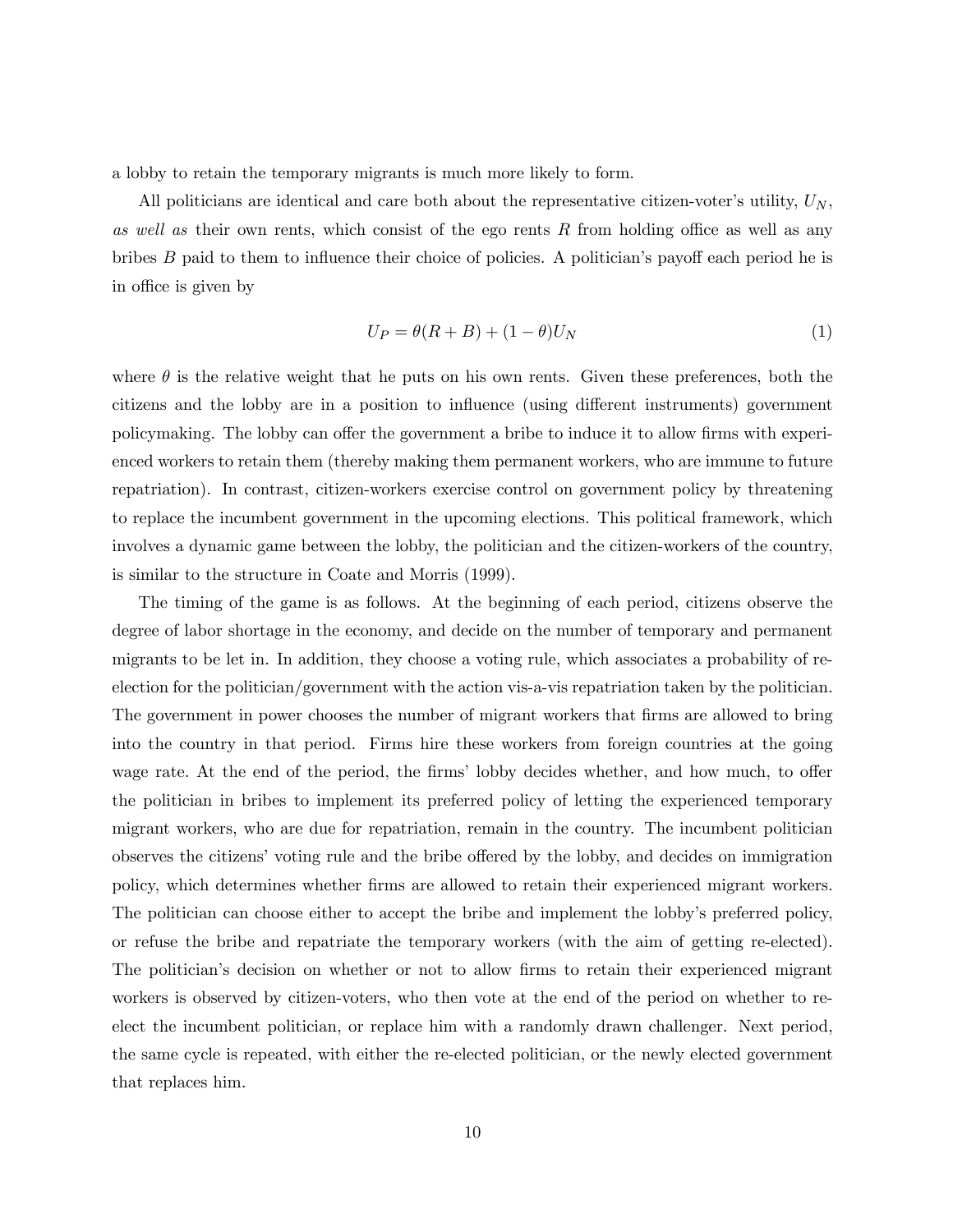### 3 Equilibrium Analysis

We begin by briefly delineating key features of the social planner's problem by describing the optimal migrant mix in the absence of any political considerations on the part of the government.

### 3.1 The Socially Optimal Mix: Temporary versus Permanent Migrant Workers

A social planner will maximize the representative citizenís discounted stream of utility. Accordingly, the socially optimal number of temporary migrant workers  $m<sub>T</sub>$  and permanent immigrants  $m_P$  solves the following problem:

$$
\max_{m_T, m_P} (y - rw_0 - c_T)(m_T + m_P) + \frac{\delta}{1 - \delta} [(y - rw_0 - c_T)m_T + y(1 + \Delta)m_P - \lambda c(\frac{m_P}{1 + a})]
$$

subject to the constraint that  $m_T + m_P \leq v$ . An underlying assumption here is that only a part of the migrant worker's wages are included in the social welfare function during his temporary phase as he possibly remits a large part of it home. The parameter  $r$  denotes the fraction of the income a temporary worker remits back home. On the other hand, once he has become permanent, the assumption is that he sets up home here and thus his wages are counted as part of the social welfare in this country. The first-order condition with respect to  $m_P$  is:

$$
y(1+\Delta) - \frac{\lambda}{1+a}c'(\frac{m_P}{1+a}) \le 0 \quad \text{with equality if } m_P > 0 \tag{2}
$$

and the solution for  $m_T$  is that temporary migrants fill up the rest of the shortage i.e.  $m_T = v - m_P$ , since the surplus they provide viz.  $y - w_0 - c_T$  is positive by Assumption 1(ii).

Our framework emphasizes two factors that drive the socially optimal mix of temporary and permanent migrants. The first is the impact of the migrant worker's productivity and how it evolves over time. For instance, if a worker's productivity increases significantly with time spent in the host country, even a country that is culturally averse to migrant workers may prefer permanent migrants. The other driving force is the preference that natives have for temporary versus permanent migrant workers – the inter-temporal "cultural assimilation" effect. Of course, a countryís ability to assimilate foreign migrants is likely to be a function of the ethnicity of the migrant workers and the ability of the country's society to absorb and integrate migrants into the national fabric.<sup>12</sup> Given these two effects a number of possibilities arise.

 $12$ In Section 3.3 we endogenize the migrant's cultural assimilation decision and make it a function of whether he perceives himself as likely to be in the country for the short or the long run.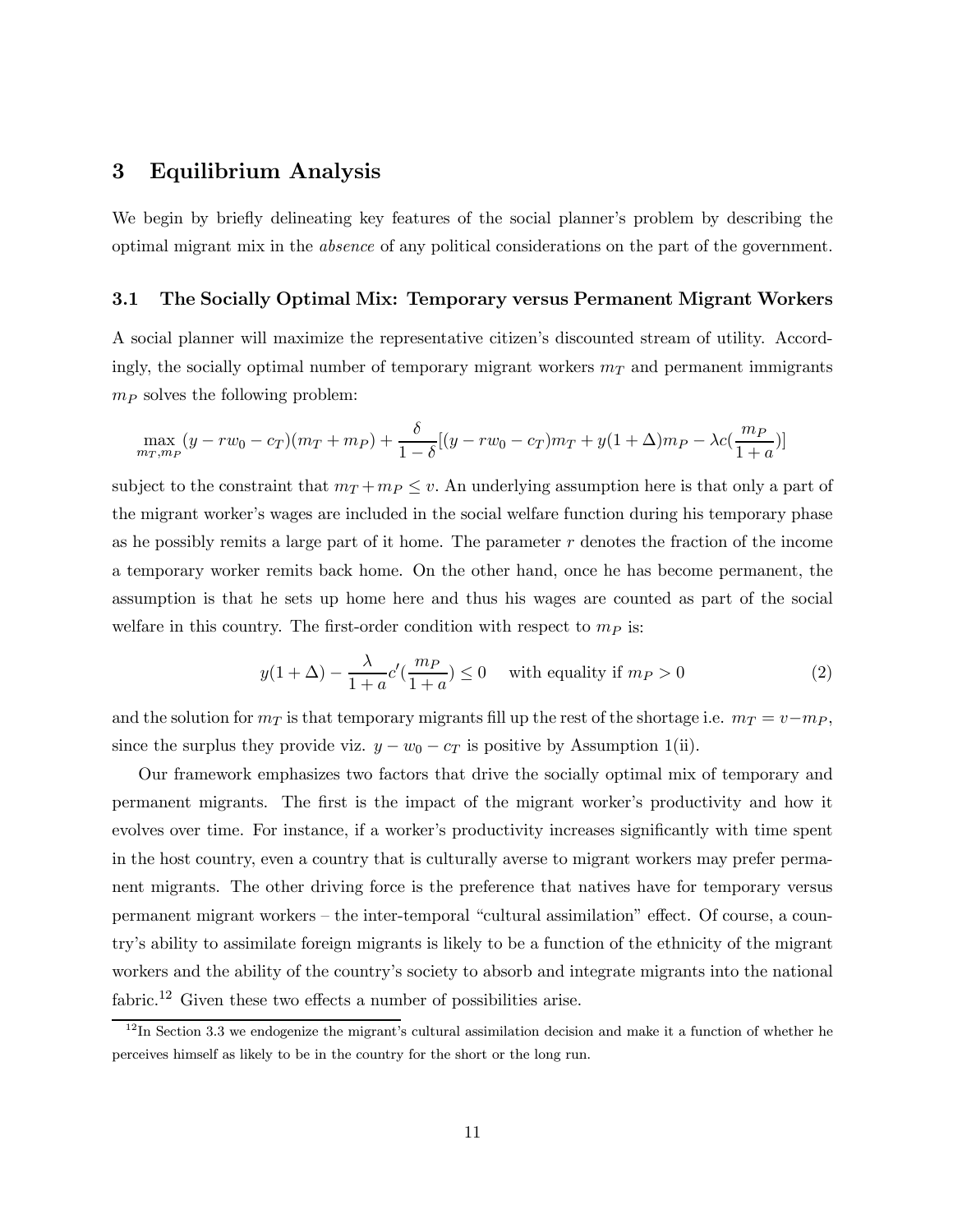(i) Corner Solutions: Permanent Immigration versus Temporary Migration: The social plannerís optimization problem may result in a corner solution where only temporary migrants are admitted, i.e.  $m_T > 0$  and  $m_P = 0$ . This is the case when the cultural costs of permanent immigration are so high that it is not worth the increase in productivity i.e. when  $y(1 + \Delta) - \frac{\lambda}{1+a}c'(0) < 0$ .

The reverse case, i.e.  $m_T = 0$ , is also possible, where some permanent migrants are let in, while temporary migration is not allowed. This is the case when either the surplus from a temporary worker  $y-w_0-c_T$  is negative, or when the enhanced productivity of a long-run permanent migrant is enough to outweigh their (small) cultural costs i.e. if  $y(1+\Delta) - \frac{\lambda}{1+a}c'(\frac{v}{1+a}) > 0$ . For example, if a country is particularly good at cultural assimilation over time, permanent workers would be strictly preferred even if there is no difference in the productivity of temporary versus permanent migrants. Typically, we would expect this to be the case in countries that have a long history of immigration and assimilation, as well as greater tolerance for sociocultural heterogeneity. In contrast, there will only be temporary migration when the disutility from allowing even a single worker to stay on and become permanent is sufficiently high  $-$  an immigration regime similar to that found in countries such as the UAE and Singapore.

(ii) Interior Solution: Both Temporary Migrants and Permanent Immigration: Alternatively, for a wide set of parameters we may have an interior solution with both temporary and permanent migrants i.e.  $m<sub>T</sub>, m<sub>P</sub> > 0$ . Such an outcome is possible if the cultural cost of the temporary migrants do not outweigh their productivity benefits i.e.  $y - w_0 - c_T > 0$  as well as the cultural cost of the marginal permanent immigrant is smaller than his/her long-run productivity gain i.e.  $y(1+\Delta) - \frac{\lambda}{1+a}c'(\frac{v}{1+a}) < 0$ . In this case, the social optimum will consist of bringing in permanent migrants till the point where their productivity surplus is offset by the rising cultural cost, and then filling in the rest of the worker shortage using temporary migrants. Assumptions 1(i) and (ii) precisely give rise to this possibility.

#### 3.2 Politics and Barriers to Entry: Equilibrium Analysis

#### 3.2.1 Only temporary migrants

To understand the impact of political constraints on immigration, we first study the case where at the start, the citizens' only decision is on how many temporary migrants to let in every period. Since no permanent migration takes place and given assumption 1(ii) that the surplus from employing them is positive, the socially optimal decision is to fill the  $v$  vacancies with temporary migrants. Unfortunately, there is the possibility that once admitted, the firmsí lobby may bribe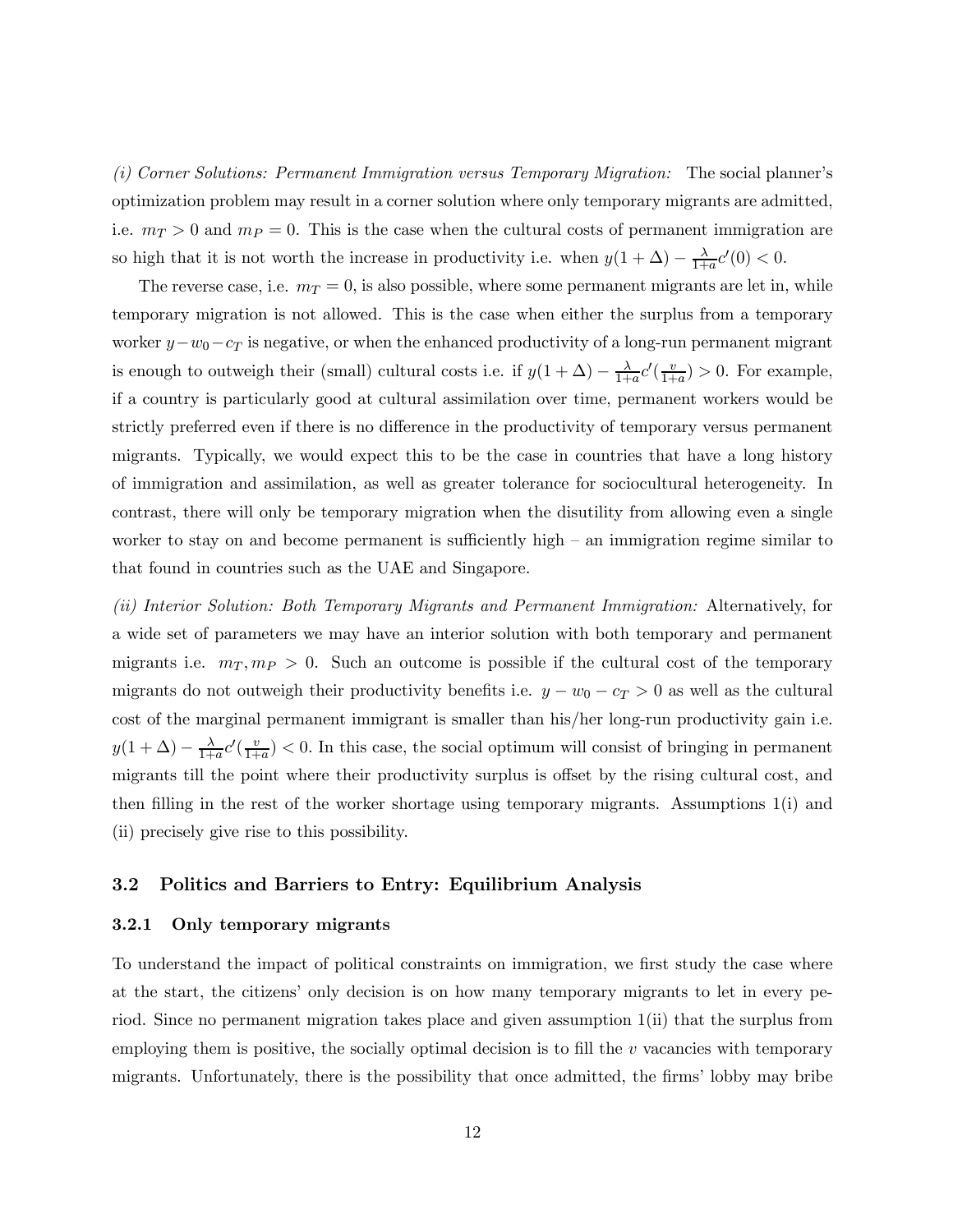the government into making the temporary workers permanent. This possibility and the resultant large cultural costs may limit the extent to which citizens are willing to allow in temporary workers in the first place. Since the optimum here is rather simple and involves a rotating pool of  $v$ (temporary) migrants every period, the extent of inefficiency can be easily detected through the deviation of migration policy from this.

To fix ideas, we begin by informally describing aspects of the equilibrium. The representative citizen takes two decisions  $-$  first, he chooses the threshold number of temporary migrants the government should allow into the country in any period, together with the repatriation requirement implicit in the designation of these workers as temporary migrants. Second, the citizen decides on the re-election (or not) of the incumbent government, depending on whether the threshold condition and the repatriation requirement were violated or fulfilled by the government. In taking these decisions, the citizen takes into account the resulting discipline it imposes on the government and also the economic and cultural implications. As for the politician, he faces a simple trade off ó the payoff from any bribe received from the lobby to help retain the temporary migrant workers versus the prospect of electoral loss if the migrants are not repatriated. If the bribe offered by the lobby is sufficiently large, then the politician may choose to retain the temporary migrants on a permanent basis and be willing to face the prospect of being replaced by the citizen-voter in the next elections. We now analyze the equilibrium systematically.

Consider first the citizen's voting rule, which specifies the incumbent politician's re-election probability as a function of whether or not the (temporary) migrant workers are repatriated or made permanent. Since all politicians are identical, the primary objective of the voting rule here is to maximize the incentives it provides to the politician in power to follow the citizen's migration preferences. Here the primary issue under consideration is the repatriation of the temporary migrants or their being made permanent. Thus, the citizenís voting rule here is very simple: the incumbent government will be re-elected if and only if all temporary workers are repatriated. A second aspect of this decision involves the follow-up action if a government were to deviate and in fact allow the firms to retain the temporary workers permanently: how much temporary migration should be allowed in the future in that case? The reason this is important is that the addition of permanent migrants to the population changes the cultural cost imposed by any additional migrant and thereby affects welfare in the future. Since politicians care both about rents from being in office as well as future welfare, the strongest incentive can be provided to them by promising the worst possible outcome on both dimensions. Since by assumption  $1(ii)$ , the welfare benefit from bringing in temporary workers is always positive, the worst outcome on the welfare dimension is to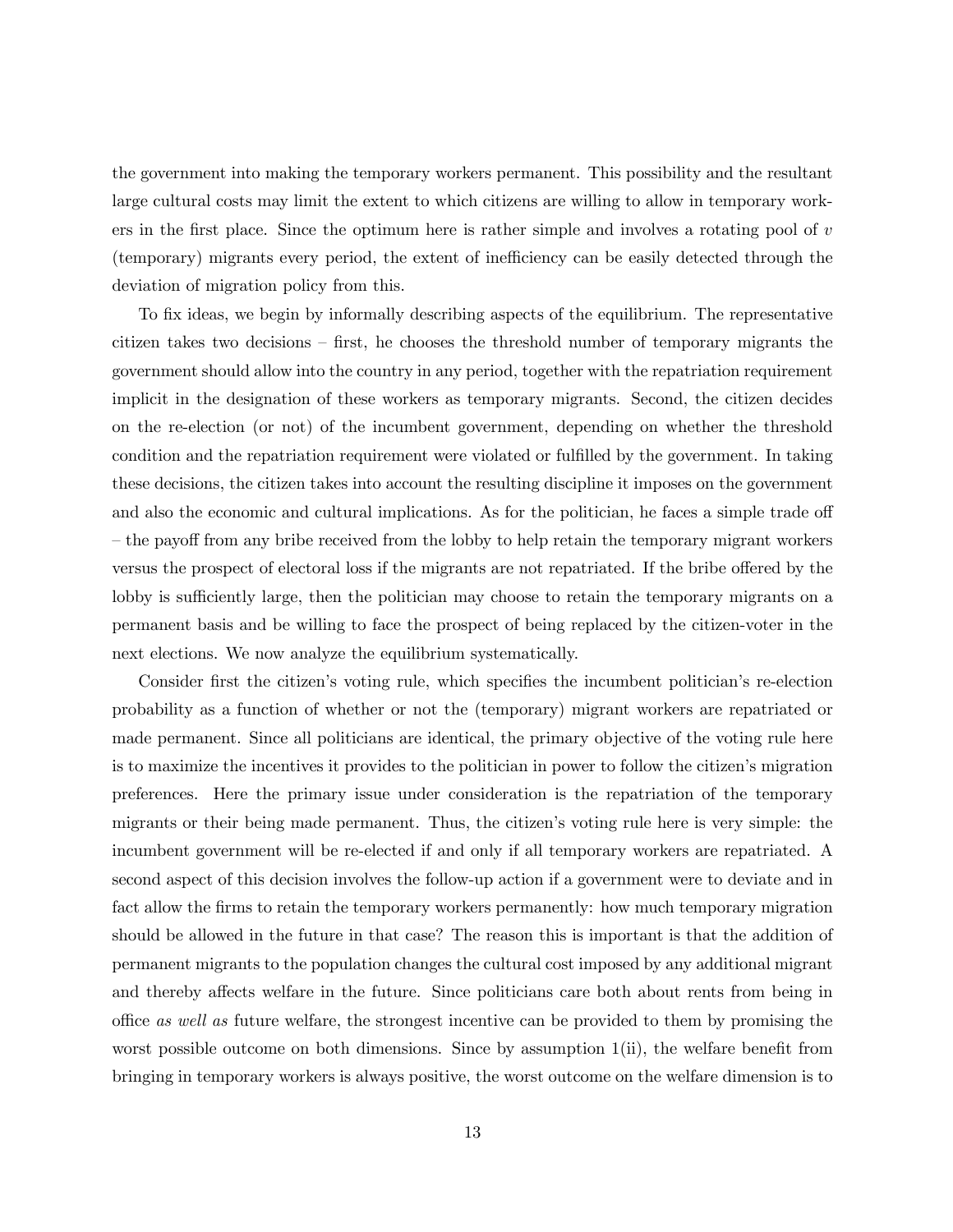disallow the import of any more temporary workers ever after. Thus the promised (punishment) strategy following a deviation (i.e. permanent retention of the group of temporary migrants) is to throw out the incumbent government and scrap the temporary migration program forever. While one may view this as the usual grim trigger strategy of repeated games, here it can be interpreted as the electorate losing faith in the political viability of the temporary migration program and choosing to scrap it.<sup>13</sup>

Given this voting rule, consider the equilibrium strategy of the incumbent politician. If offered a bribe B to retain the temporary migrants, he trades off the gain from accepting the bribe versus the loss in ego-rents  $R$  from being voted out of office as well as future welfare. Therefore if the number of temporary migrants under consideration is  $n<sub>T</sub>$ , the incentive constraint for the politician is given by:

$$
\theta[B] + (1-\theta)\frac{\delta}{1-\delta}[y(1+\Delta)n_T - \lambda c(\frac{n_T}{1+a})] \le \theta[\frac{\delta}{1-\delta}R] + (1-\theta)\frac{\delta}{1-\delta}[y-rw_0 - c_T]n_T
$$

Note that the politician puts weight  $1-\theta$  on the welfare of the native-citizens; thus the second term on the left-hand side of the above equation represents the productivity gain minus the cultural cost of greater ethnic heterogeneity by making the  $n<sub>T</sub>$  temporary migrants permanent. On the other hand, if the politician continues with the policy of repatriating the temporary migrants, then he retains office and the gains to society from each such worker is  $y - rw_0 - c_T$ ; thus the total gains to the politician from not deviating is given by the right hand side of the equation.

Recall that the firm lobby makes a take-it-or-leave-it offer to the politician where, in exchange for a bribe  $B$ , the politician agrees to let the lobbying firms retain their temporary migrants. Thus we need to determine what is the maximum level of bribe that the firm lobby is willing to offer. For each firm, an extra experienced worker from period  $t = 2$  onwards yields output of  $y(1 + \Delta)$ each period. Since part of the worker's increased productivity consists of general skills which he can take to other firms, it gives the worker an outside option in bargaining with his current employer. Since the worker can move to other firms, the firm needs to share with the worker a part of this output. The worker's outside option is  $y(1 + g - \gamma)$ ; thus the worker and firm bargain over the surplus  $y(1 + \Delta) - y(1 + g - \gamma)$ . Denoting the firm's relative bargaining strength by  $\beta$ , the surplus for the firm from having such a worker is  $\beta[y(1 + \Delta) - y(1 + g - \gamma)] = \beta y(s + \gamma)$ .

 $^{13}$ Instead of considering totally scrapping the temporary migration program following a deviation, one may explore for example, what if instead citizens optimally chose a new policy at every stage following a deviation? This now requires the entire path of choice to be worked out. It is possible to trace out this path, starting backwards from the point where it is no longer optimal to admit any migrants. However, it makes the analytics much less tractable without yielding any additional insights.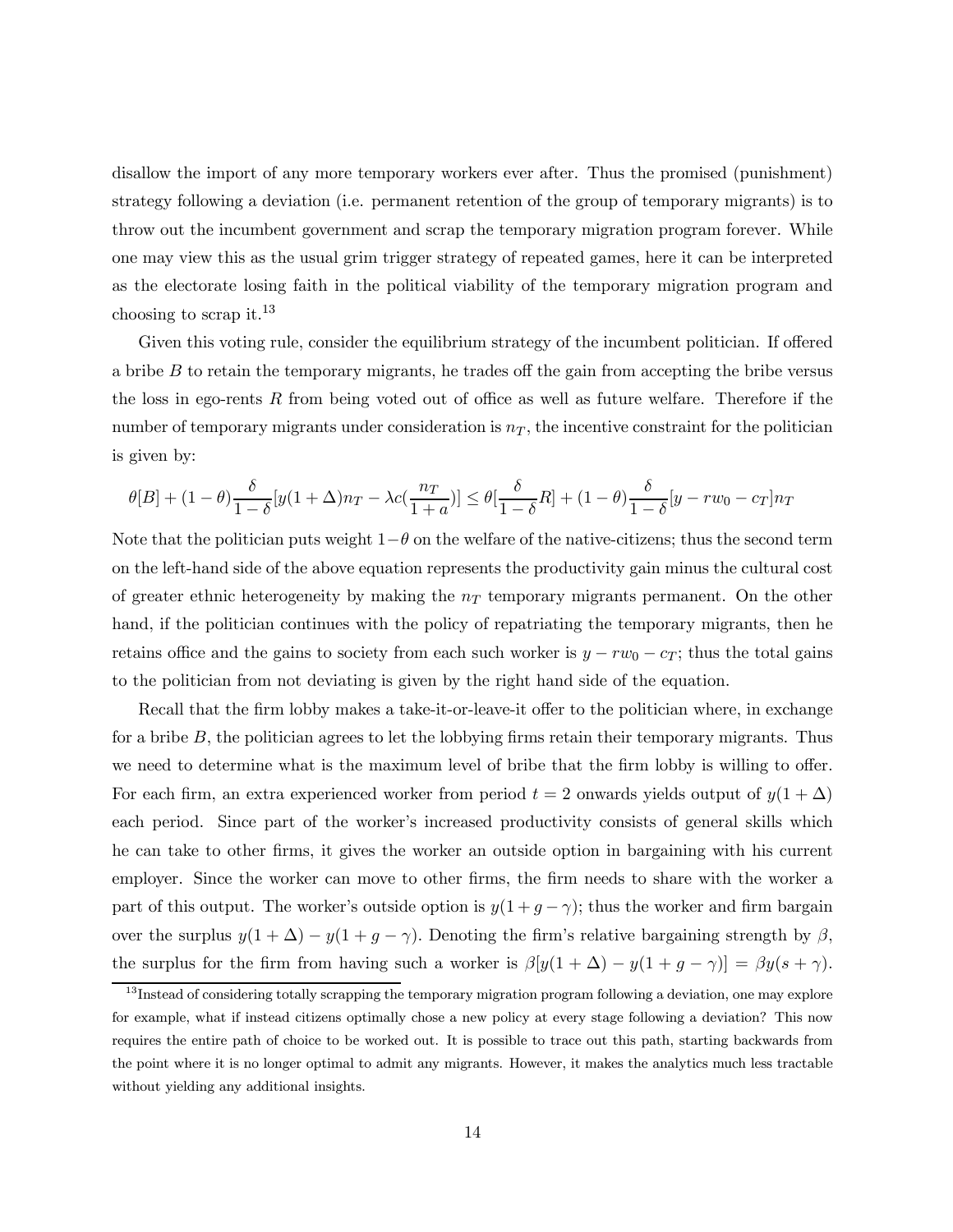Hence the maximum bribe the firm lobby will be willing to pay for retaining permanently the  $n_T$ temporary workers is:

$$
B^{\max} = \frac{\delta}{1-\delta} \beta y(s+\gamma)n_T
$$

The incentive-compatibility constraint for the politician requires that this maximum bribe-level be not enough to persuade the politician to retain the temporary migrants i.e. one requires:

$$
\theta \frac{\delta}{1-\delta} [\beta y(s+\gamma)n_T] + (1-\theta) \frac{\delta}{1-\delta} [y(1+\Delta)n_T - \lambda c(\frac{n_T}{1+a})] \le \theta [\frac{\delta}{1-\delta}R] + (1-\theta) \frac{\delta}{1-\delta} [y - rw_0 - c_T]n_T
$$
\n(3)

Since the gain from bringing in temporary workers is positive so long as they are not made permanent, the optimization problem for the citizen at the beginning boils down to choosing the maximum number of temporary migrants  $n<sub>T</sub>$  subject to the incentive constraint which (rewriting (3)) is:

$$
n_T\left[\frac{\theta}{1-\theta}\beta y(s+\gamma) + y\Delta + rw_0 + c_T\right] - \lambda c\left(\frac{n_T}{1+a}\right) \le \frac{\theta}{1-\theta}R\tag{4}
$$

This is portrayed in figure 1 below. It is clear from the figure that unless the end point (i.e. at  $n_T = v$ ) of the left-hand side of (4) lies below  $\frac{\theta}{1-\theta}R$ , the equilibrium level of temporary migration is lower than the social optimum. This is summarized in the proposition below.

#### Proposition 1 If

$$
v\left[\frac{\theta}{1-\theta}\beta y(s+\gamma) + y\Delta + rw_0 + c_T\right] - \lambda c\left(\frac{v}{1+a}\right) > \frac{\theta}{1-\theta}R\tag{5}
$$

then in a world with political constraints, the equilibrium level of temporary migrants will be lower than the socially optimal level.

The basic intuition for the result is fairly straight-forward. Since firms gain from retaining temporary migrant workers, they lobby the politician to not repatriate the temporary migrants. As the number of temporary workers increases, so does the total incentive of firms to retain them permanently and thus more likely is the politician to succumb to their (increased) lobbying pressures. Anticipating this, at the beginning, citizens decide on an inoptimally low number of temporary migrants. Put another way, the proposition suggests that the socially optimal level of temporary labor migration is not politically feasible.

Aspects of the above political equilibrium are best understood by examining the impact of a change in the relevant parameters of the model on the degree of inefficiency. Such an exercise is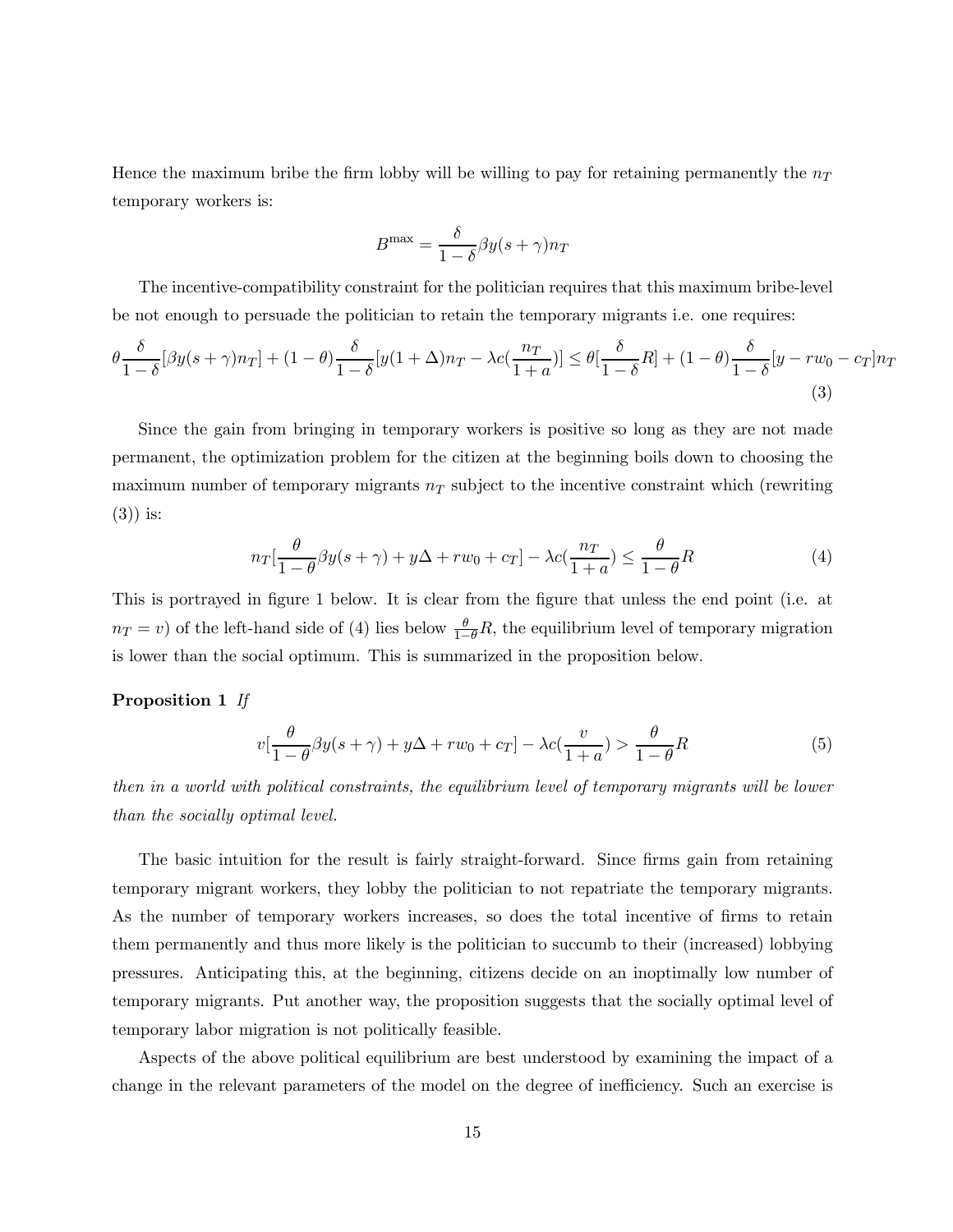

Figure 1: The equilibrium number of temporary migrants

also instructive because it leads to some results that may seem surprising at first glance, but follow naturally from our analysis that takes into account political constraints on migration policy. The following corollary to Proposition 1 addresses this.

**Corollary 1** In an intermediate range of the parameters, the level of temporary migration  $n_T^*$ decreases with (i) a rise in the firm's bargaining power  $\beta$ , (ii) an increase in the segmentation of the labor market  $\gamma$ , (iii) a rise in the inter-temporal productivity increase  $\Delta$  or s, (iv) a decrease in the cultural costs from permanent migration  $\lambda$ , or (v) an increase in the world wage  $w_0$ .

**Proof.** An increase in  $\beta$ ,  $\gamma$ ,  $\Delta$ , s, or  $w_0$  or a decrease in  $\lambda$  tends to raise the left-hand side of (4). From the figure it is then clear that this will result in a decrease in  $n_T^*$ .

A few implications of the above corollary are worth highlighting. Consider first the impact of an increase in the degree of segmentation of the labor market. Greater segmentation in the labor market reduces the migrant's wages by reducing his outside option in terms of alternative job opportunities. This increases firm profits and results in a greater incentive to lobby and retain migrant workers. Since voters anticipate this skewing of political incentives in countries with higher labor market segmentation, they admit fewer temporary migrants into the country in the first place. Therefore, the above corollary suggests that moving from a low segmentation labor market (e.g. the U.S.) to a relatively highly segmented labor market (e.g. Europe) results in greater inefficiency. More generally, the above corollary suggests that any variable that affects the distribution of surplus between the firms and the migrant workers (e.g. the firms bargaining power  $\beta$ ), will have a similar effect.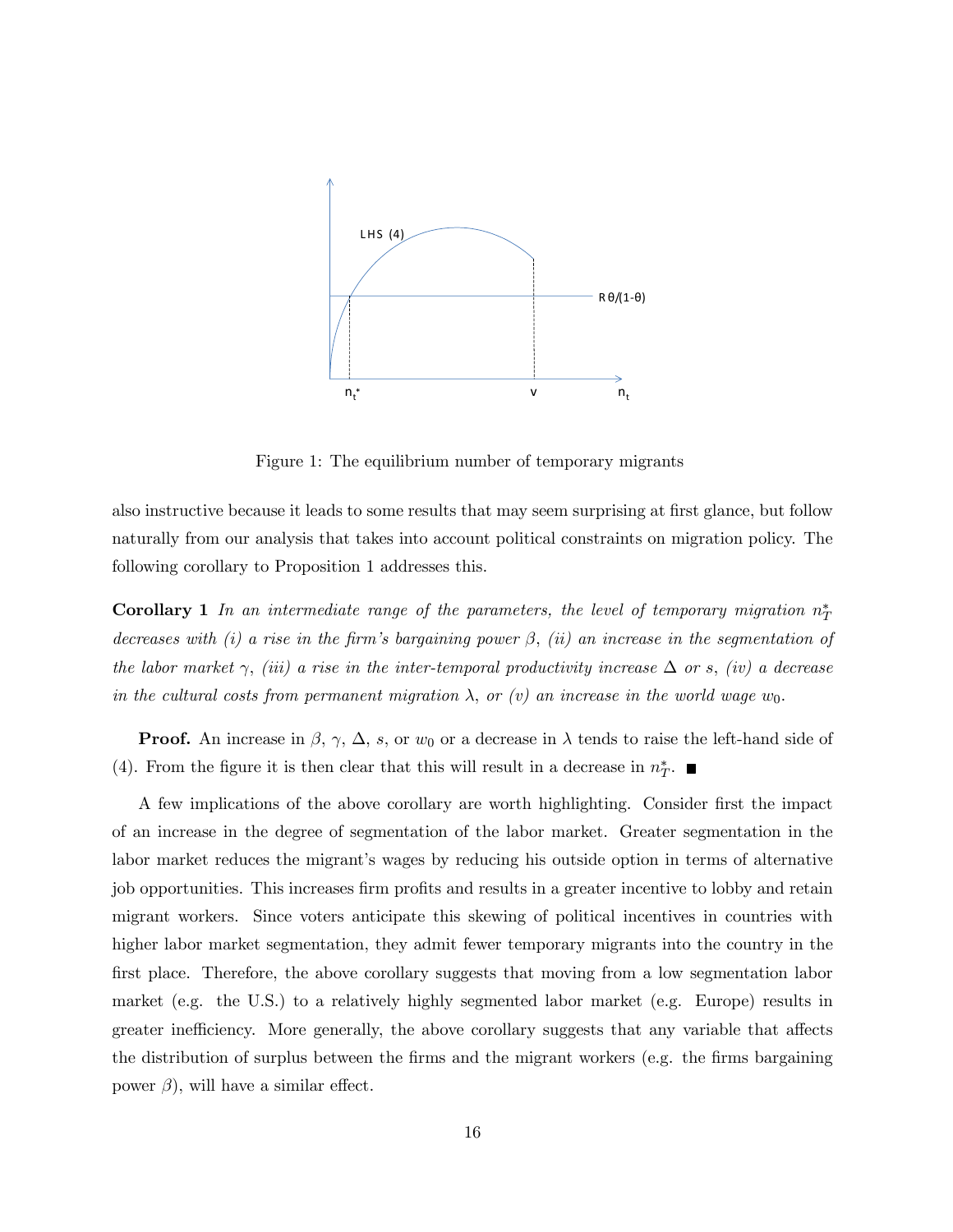Even more striking is the impact of lower cultural costs  $\lambda$  or a higher gain in intertemporal productivity  $\Delta$  is a *decrease* in the number of migrants that citizens approve of to be brought into the country. Again, the primary channel at work here is the impact of these variables on the politician's incentives. A smaller value of  $\lambda$  or a bigger  $\Delta$  means that the impact on future welfare due to a politician's deviation from the repatriation policy is not as bad. Since the politician cares (with weight  $1 - \theta$ ) about welfare, this serves to increase his incentive to deviate. Anticipating this, citizens approve of a smaller pool of temporary migrants to be brought in. Note that these effects are only in the intermediate range of parameters. If the cultural cost  $\lambda$  is low enough or the productivity increase  $\Delta$  is big enough so that the condition (5) of Proposition 1 does not hold, then we get the efficient outcome where all  $v$  vacancies are filled by bringing in  $v$  migrant workers.

#### 3.2.2 Temporary and permanent migrants

So far we have considered the case when citizens decide only on the number of temporary migrants to be allowed into the country to meet the labor shortage  $v$ . Given that this labor shortage is expected to last indefinitely into the future, it may be worthwhile to fill some of the positions with permanent migrants once and for all and then use temporary migrants to fill the remaining slots. In this section, we study the implications of allowing citizens to choose at the start the number of permanent migrants to bring in along with the number of temporary ones to be allowed every period.

If  $n_P$  permanent migrants are brought in initially and  $n_T$  temporary migrants are allowed in in every period (and repatriated at the end of the period), the overall national welfare is given by:

$$
\frac{(y - rw_0 - c_T)}{1 - \delta}n_T + [y - rw_0 - c_T)n_P + \frac{\delta}{1 - \delta}\{y(1 + \Delta)n_P - \lambda c(\frac{n_P}{1 + a})\}]
$$

which is to be maximized subject to the government's incentive constraint, which is now given by:

$$
\theta \frac{\delta}{1-\delta} [\beta y(s+\gamma)n_T] + (1-\theta) \frac{\delta}{1-\delta} [y(1+\Delta)(n_T+n_P) - \lambda c(\frac{n_T+n_P}{1+a})]
$$
  
\n
$$
\leq \theta [\frac{\delta}{1-\delta}R] + (1-\theta) \frac{\delta}{1-\delta} [\{y-rw_0-c_T\}n_T + y(1+\Delta)n_P - \lambda c(\frac{n_P}{1+a})]
$$

Thus the addition of permanent migrants changes the marginal cost of retaining a temporary worker permanently from  $\frac{1}{1+a}c'(0)$  to  $\frac{1}{1+a}c'(\frac{n_T}{1+a})$ .

Using  $l$  as the Lagrange multiplier on the incentive-compatibility constraint, we can write the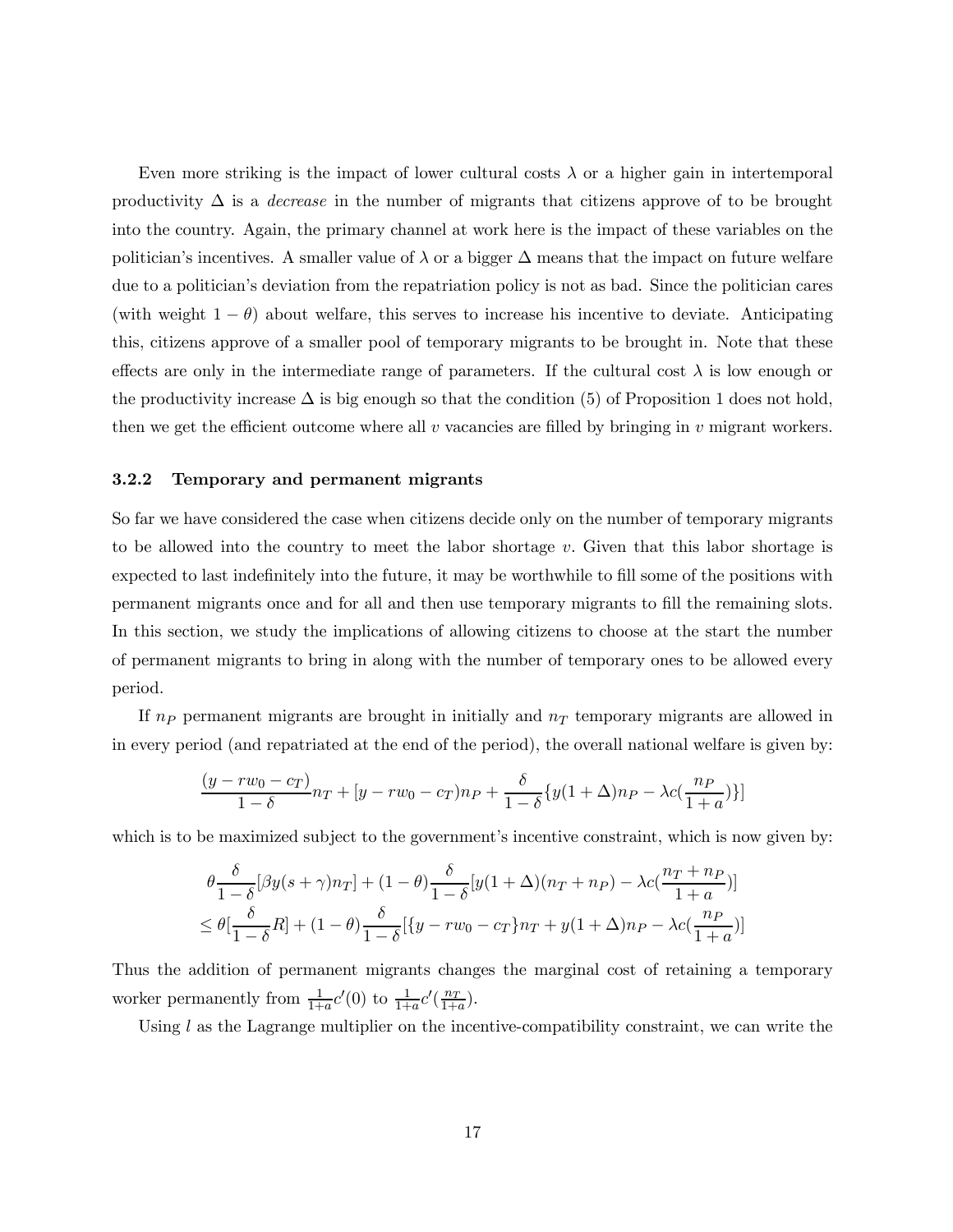first-order condition for the problem as:

$$
(y - rw_0 - c_T) + \frac{\delta}{1 - \delta} [y(1 + \Delta) - \frac{\lambda}{1 + a} c'(\frac{n_P}{1 + a})] = -l(1 - \theta) \frac{\lambda}{1 + a} \{c'(\frac{n_T + n_P}{1 + a}) - c'(\frac{n_P}{1 + a})\}
$$

As c is convex, the right hand side of the above equation is negative. Since by assumption  $1(i)$ ,  $y - rw_0 - c_T > 0$ , it implies that  $y(1 + \Delta) - \frac{\lambda}{1+a}c'(\frac{n_P}{1+a}) < 0$ . Thus, comparing it with the social optimum condition (2), one can easily see that the solution here will involve an excess number of permanent migrants as compared with the social optimum. We summarize the result in the following proposition.

**Proposition 2** In a world with political constraints, the optimal mix of migrants will involve an excess number of permanent migrants as compared with the social optimum i.e.  $n_P^* > m_P$ .

The intuition for the above result is the following. Observe that the politician cares (with weight  $1-\theta$ ) about the welfare of the citizen voter. By increasing the number of permanent migrants, the marginal cultural cost of admitting an extra migrant is raised. Thus the cultural impact of making temporary migrants permanent is now bigger, and hence the incentive constraint gets tightened. In other words, as the marginal cultural cost of immigration goes up, the politician becomes less likely to accept the lobby's bribe to retain the temporary migrants. Thus the permanent migrants play a deterrence role in reducing the politicianís incentive problems with respect to temporary migrants.

How is this level of permanent migration affected by the various parameters? This is analyzed in the following corollary to proposition 2.

**Corollary 2** The level of permanent migration  $n_p^*$  increases with (i) a rise in the firm's bargaining power  $\beta$ , or (ii) an increase in the segmentation of the labor market  $\gamma$ , or (iii) an increase in the firm-specificity s of the worker's increased productivity. The effect of a rise in the inter-temporal productivity increase  $\Delta$  or in the cultural costs  $\lambda$  on the level of permanent migration is ambiguous.

#### PROOF: See Appendix.

The intuition for the comparative static results stems from the fact that factors which increase firm profitability cause the firms to lobby politicians much more aggressively to retain the temporary workers. For example, if the labor market is segmented, i.e.,  $\gamma$  is high, then the migrant worker's outside option is weak, his wages are relatively low and thus the firm enjoys the prospect of earning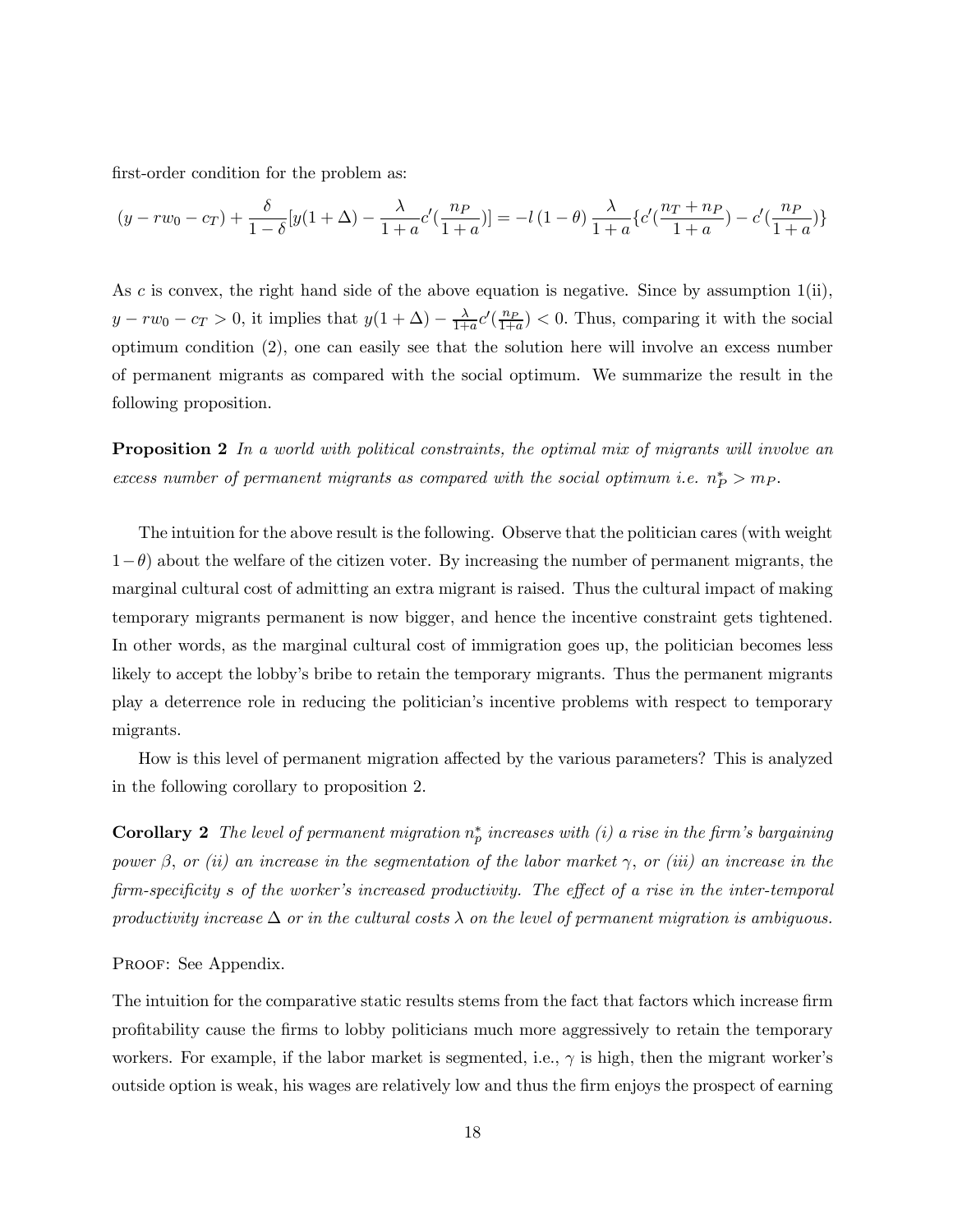high profits from retaining this (relatively immobile) migrant worker. Accordingly, it is willing to lobby much more. As noted before, by raising the marginal cultural cost, permanent migrants help to tighten the politicianís incentive constraint. This role is more important when the incentives are more skewed, as is the case when firm profitability is high. Thus, when  $\beta$ ,  $\gamma$  or s is high, a higher number of permanent migrants are brought in. While the parameters  $\Delta$  and  $\lambda$  also impact the incentive constraint, unlike the previous set of parameters, these two affect the overall surplus as well. These effects go in opposite directions, and thus their overall impact on the number of permanent migrants depends on which effect dominates.

#### 3.3 Culture and Assimilation

Our analysis has so far has taken the cultural costs to be exogenously given. In reality, the magnitude of these cultural costs imposed by migrants depends on the degree to which they have culturally assimilated in the host country. For instance, a number of influential commentators have compared the difference between immigrant experience in the United States versus that in much of Europe. In broad terms, the United States is considered to be more of a 'melting pot' where migrants invest in assimilation and are welcomed (Waters and Jiminez, 2005). In contrast, barring a few exceptions, in Europe migrants often do not make investments in assimilation and are socially segregated (Huntington, 2004). Indeed these broad patterns of cultural assimilation across the Atlantic also mirror differences in the nature of migration policy, with permanent migrants being much more important in the  $U.S.^{14}$  In this section we show how our framework can be adapted to reflect these broad differences. In doing so, we show that the greater assimilation in the U.S. need not be because socio-cultural fundamentals are different. Rather, it may be because of the existence of multiple cultural equilibria.

Start by observing that the willingness to imbibe the local cultural ethos and the degree of assimilation is (in part) a choice variable for the migrants and like other activities, is likely to be determined by the returns to this investment. From the migrant's point of view, the perceived

<sup>&</sup>lt;sup>14</sup>For instance, an editorial in *The New Republic* (dated  $04/17/2006$ ) argues that "..there is little that is more antithetical to the American ideal than a guest worker. While there are dangers in romanticizing this countryís immigrant heritage, it is an unmistakable part of the national ethos. For generations, immigrants have come to the United States in search of a better life. In the process, they often remake themselves — as Americans. Even those who are here illegally, and whom we call illegal immigrants, can transcend that identity  $\sim$  or at least see their children who are born here transcend it. But a guest worker and his family have no such opportunity for transcendence....Indeed, to see the pernicious (and un-American) nature of a guest-worker program, one need only look across the Atlantic at the misery such programs have wrought in Europe."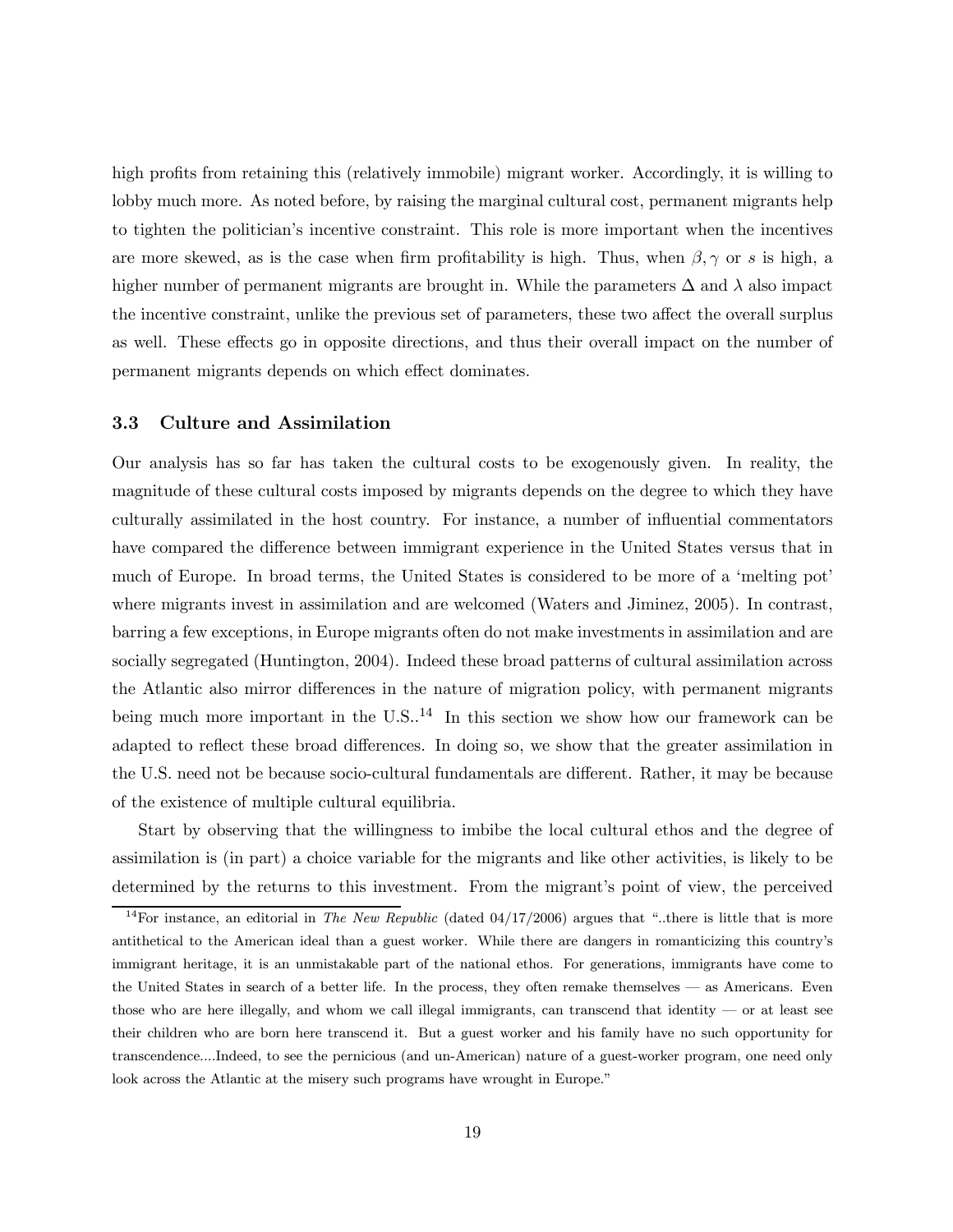returns to investment in socio-cultural assimilation is driven by two concerns. First, is the expected length of time the migrant worker plans to stay, work and live in the country.<sup>15</sup> The second factor which affects investment in cultural assimilation is given by whether natives make complementary investments in accepting and welcoming migrants. After all, social interactions are a two-way process, depending on attitudes and investments made by both migrants and natives. Since our focus here is on the duration of immigration (temporary versus permanent), we will primarily focus on the first factor, but briefly discuss the second factor as well. If a migrant believes that natives are unlikely to interact meaningfully with him, then he will have diminished incentives to invest in cultural assimilation and may indeed prefer to spend more of his time associating with fellow migrants. On the other side, if natives believe that migrants will not invest in assimilation, they too have little to gain from making an effort to culturally interact with the migrants. This may result in a "ghetto" like equilibrium where migrants are socially segregated from natives. In contrast, if each group believes that the other will also make investments in social integration, then we have an equilibrium where there is a good degree of socio-cultural assimilation.

While the possibility of multiple equilibria is relatively easy to see in the case of two-way investments by migrants and natives, there is an additional more subtle argument that generates a similar outcome amongst temporary migrants. We describe this now.

In particular, for temporary migrants a key issue is whether they can reasonably expect to be made permanent. For example for many migrant workers in the U.S., an H1-B temporary permit is perceived to be a reliable stepping stone towards their permanent resident status (see Table 1 for additional examples). Therefore, if temporary migrants believe that they have a good chance of being made permanent then their payoffs from such investments are much larger. On the other hand, if they perceive themselves to be truly temporary (having to return to their home country at the end of their tenure), then such temporary migrants will have very little incentive to invest in cultural assimilation. Conversely, the decision by temporary migrants to homogenize themselves or not affects the nativesí attitudes towards making them permanent, and also impacts on their decision of how many temporary migrants to bring in in the first place. Thus the two decisions (that by the migrants and the natives) are interdependent, resulting in the possibility of multiple equilibria, which we explore now.

We consider the same model as before, except that we incorporate the possibility that some temporary migrants may be made permanent in the long run. While we had, as a simplification,

<sup>&</sup>lt;sup>15</sup>Dustmann (1999) shows using German data that the degree of investment in human capital (language) depends on the expected length of time the migrant expects to be in the host country.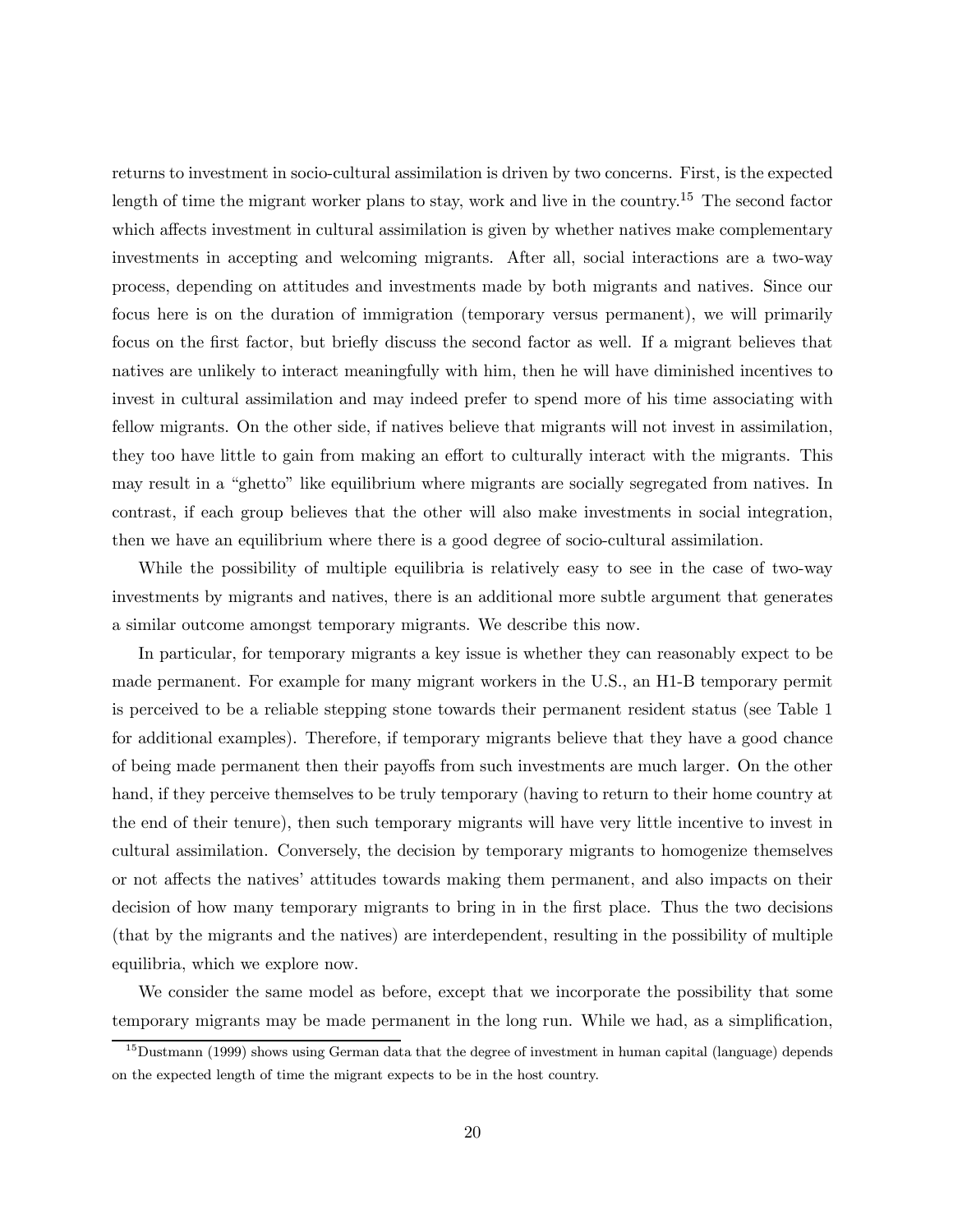assumed above that permanent migrants only impose (negative) cultural costs on the natives, in reality natives perhaps also gain from the cultural diversity that is brought by new migrants. To model this in the simplest manner, we assume that  $d(np)$  is the diversity benefit to natives from bringing in  $n_P$  permanent migrants every period. However, apart from contributing to increased diversity, permanent migrants impose other costs on the natives as discussed above, and we still use  $\lambda c(\frac{np}{1+a})$  to denote these costs. Thus, trading off the diversity benefits against the costs (ignoring productivity gains), the optimal number of permanent migrants to bring in is given by:  $d'(n_P) = \frac{\lambda}{1+a} c'(\frac{n_P}{1+a})$ . Note that, when the cultural costs imposed by migrants ( $\lambda$ ), are low, it is optimal to admit more permanent migrants as the marginal cost that they impose are smaller.

To endogenize the degree of assimilation, consider the situation where temporary migrants can decide to invest in assimilation with the host country culture, (e.g. by learning the local language and customs, making an effort to attend and participate in local customs), or not. We assume that if migrants incur a cost e, they reduce the cost they impose on the local society from  $\lambda_0$ to  $\lambda_1$ , where  $\lambda_0 > \lambda_1$ . Temporary migrants' decision to incur this cost or not depends on their perceived probability of becoming permanent migrants into this society and their gains from such assimilation. We denote these welfare gains from social interaction by V .

The timing of the game is as before, with  $n<sub>T</sub>$  temporary migrants admitted at the beginning of each period. Each migrant decides whether or not to make this private investment in cultural assimilation with the local populace. At the end of the period, if the government does not succumb to the firm lobby, then among this group of temporary migrants,  $n<sub>P</sub>$  are made permanent. In making this decision, the government cannot observe the degree of assimilation undertaken by each individual migrant and so it chooses the  $n_P$  permanent migrants *randomly* from among the pool of  $n<sub>T</sub>$  temporary migrants. Thus if  $n<sub>P</sub>$  increases or the pool of temporary migrants  $n<sub>T</sub>$  decreases, the chance for each individual migrant to be absorbed permanently goes up. An equilibrium for this game consists of the number of temporary migrants  $n<sub>T</sub>$  who are brought in at the beginning, investment decisions by them in cultural assimilation and the fraction of them who are admitted as permanent migrants, along with (as before) an electoral rule specifying government repatriation as a function of its actions.

Now, if  $\lambda_i$  is the degree of cultural costs imposed by the temporary migrants, then the optimal number of permanent migrants to admit among them is given by:

$$
d'(n_P^i) = \frac{\lambda_i}{1+a}c'(\frac{n_P^i}{1+a})
$$

Let us denote by  $n_P^1$  and  $n_P^0$  the number of permanent migrants and by  $n_T^1$  and  $n_T^0$  the number of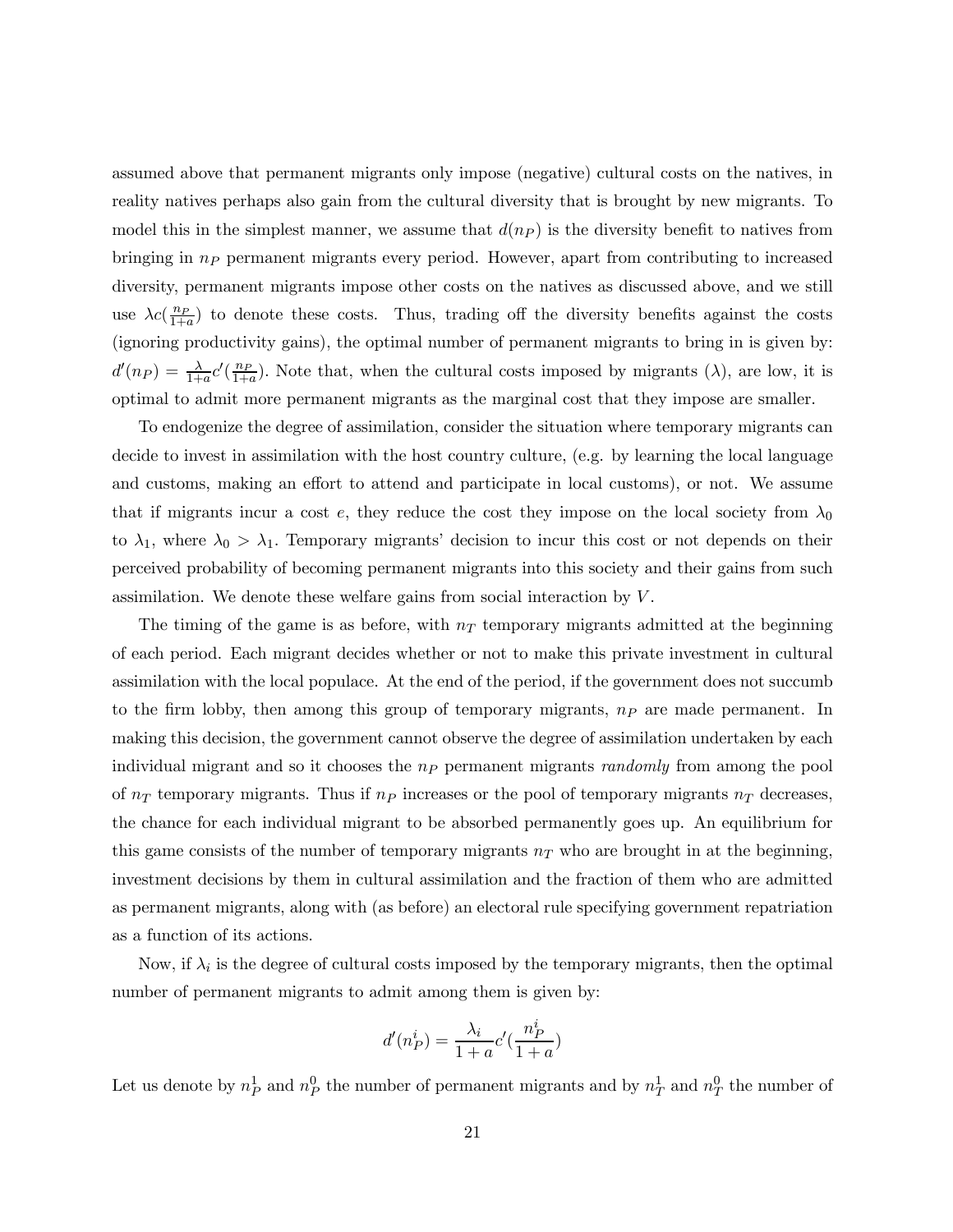temporary migrants when the migrants do and do not assimilate respectively. Note that  $n_P^0 < n_P^1$ as the costs imposed by assimilated migrants is lower.

From each migrant's perspective, the probability of being made permanent is given by  $n_P^i/n_T^i$ and thus they incur the cost of cultural assimilation only if:

$$
\frac{n_P^i}{n_T^i}V - e > 0
$$

As noted before  $n_P^0 < n_P^1$ . To study the impact of  $\lambda_i$  on the number of temporary migrants to be brought in, recall from section 3.2 that as the cultural cost imposed by permanent migrants is lowered, the government's incentive constraint becomes harder to sustain as deviating from the given policy does not cost as much. This point is made specifically in Corollary 1 where as  $\lambda$ decreases, so does  $n_T$ . In the present context, since  $\lambda_1 < \lambda_0$ , it implies that  $n_T^1 < n_T^0$ .

Combining the two facts,  $n_P^0/n_T^0 < n_P^1/n_T^1$ . In other words, in the case where migrants do invest in assimilation, the pool of temporary migrants brought in every period is smaller and the number of them made permanent is higher. Thus the chances for any individual migrant to be made permanent is high in this case, thus justifying their investment in assimilation in the first place. More specifically, this happens if  $\frac{n_p^1}{n_t^1}V > e$ . At the same time, if  $e > \frac{n_p^0}{n_t^0}V$ , it implies that of the large pool of temporary migrants brought in every period, too few are made permanent for any of them to invest in assimilation with the local culture. Thus, when  $\frac{n_p^1}{n_t^1}V > e > \frac{n_p^0}{n_t^0}V$ , we have the possibility of multiple equilibria.

On the other hand, if  $\frac{n_p^0}{n_t^0} V > e$ , then the only equilibrium is where everyone invests in assimilating into the local society, while at the opposite extreme, if  $e > \frac{n_p^1}{n_t^1} V$ , then the only equilibrium involves no assimilation by migrants, with very few temporary migrants being made permanent and most being repatriated at the end of their tenure. We summarize these results in the following proposition.

**Proposition 3** If the ratio  $e/V$  is in an intermediate range, we have multiple equilibria where in one equilibrium temporary migrants invest in cultural assimilation and are likely to be made permanent citizens and in the other equilibrium, the temporary migrants do not invest in cultural assimilation and are likely to remain temporary. In contrast, we have a unique equilibrium where all temporary migrants invest (not invest) in cultural assimilation if  $e/V$  is sufficiently large (small).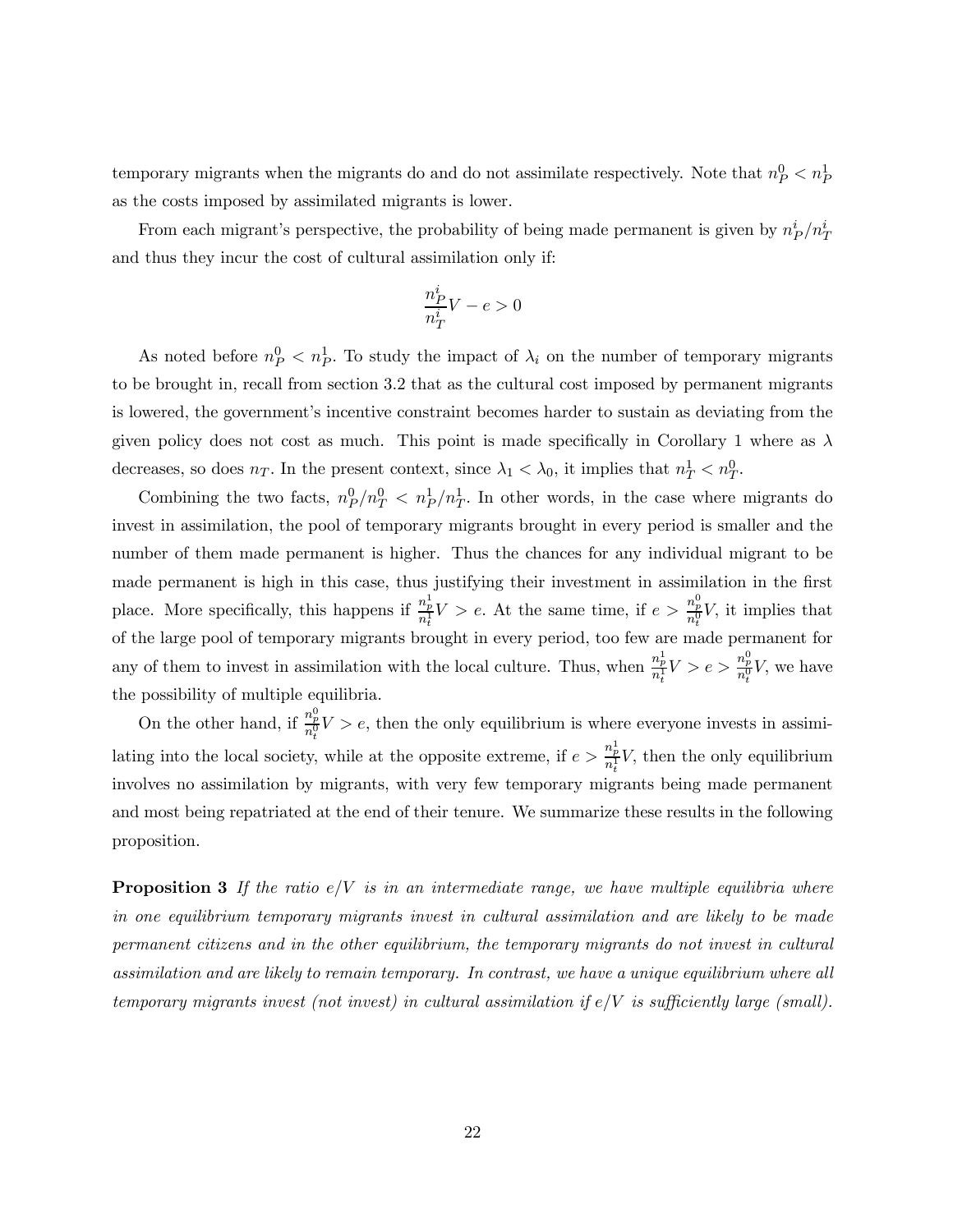#### 3.4 Cultural Heterogeneity and Migration: Some Microfoundations

The maintained assumption of this paper is that worker migration affects native welfare not only through its effect on overall income but also its affect on the culture of the host country. However, we further assumed that (under some conditions) the effects of permanent migration on native welfare are likely to be different from that of temporary migration. Indeed we suggested that even if one set aside distributional considerations, the political backlash against permanent migration may well be more severe than temporary migration. We now elaborate on one such mechanism.

The key distinction that we highlight is that permanent immigrants acquire citizenship and voting rights. This has the potential to change the political dynamic at least at the local level. For example, take education. As pointed out by Alesina, Baqir and Hoxby (2004), there is a fundamental tradeoff that affects the provision of local public goods like education, namely that between the benefits of economies of scale and the costs of an increasingly heterogeneous population. For instance, there may be significant differences in preferences (on average) for bilingual education between the native and the immigrant population. Natives may prefer to spend school resources for extra piano classes while the immigrant may prefer particular language lessons. For simplicity, we capture these differences in a single dimension – the unit line. Assume that an individual  $i$  has payoffs given by  $u_i = w - A(g - x_i)^2$ , where g is the location of the public good provided (e.g. the share of resources spent on piano lessons) and  $x_i$  is the 'location' of the individual i, representing his ideal choice. Here A is a parameter denoting the importance of the publicly provided good in an individual's utility. It is likely to be low in an economy where there are ample alternatives to public education, for example. The second term in the utility function is the payoff to the individual from the local public good, with his payoff decreasing (at a convex rate) in the distance between his ideal point and the point actually chosen. Given this utility function, an individualís ideal choice for the public good is  $g = x_i$ .

Let us assume that native preferences are uniformly distributed on the unit line, with the (pre-immigration) median voter preferences among the natives (and therefore the location of the public good) given by  $g^N = \frac{1}{2}$ . To make the point in the simplest manner, we assume that all migrants are identical and have their public good preferences given by  $x_M = 1$ . Then the addition of permanent migrants to the society results in a shift in the identity of the median voter. Suppose the initial mass of natives is unity, and that of the migrants is  $n$ ; the median voter now changes from the one located at  $x_i = \frac{1}{2}$  to that located at  $x_i = \frac{1+n}{2}$ , resulting in a change in public good provision to  $g^M = \frac{1+n}{2}$ . Given the preferences, the utility of a native located at  $x_i$  is now given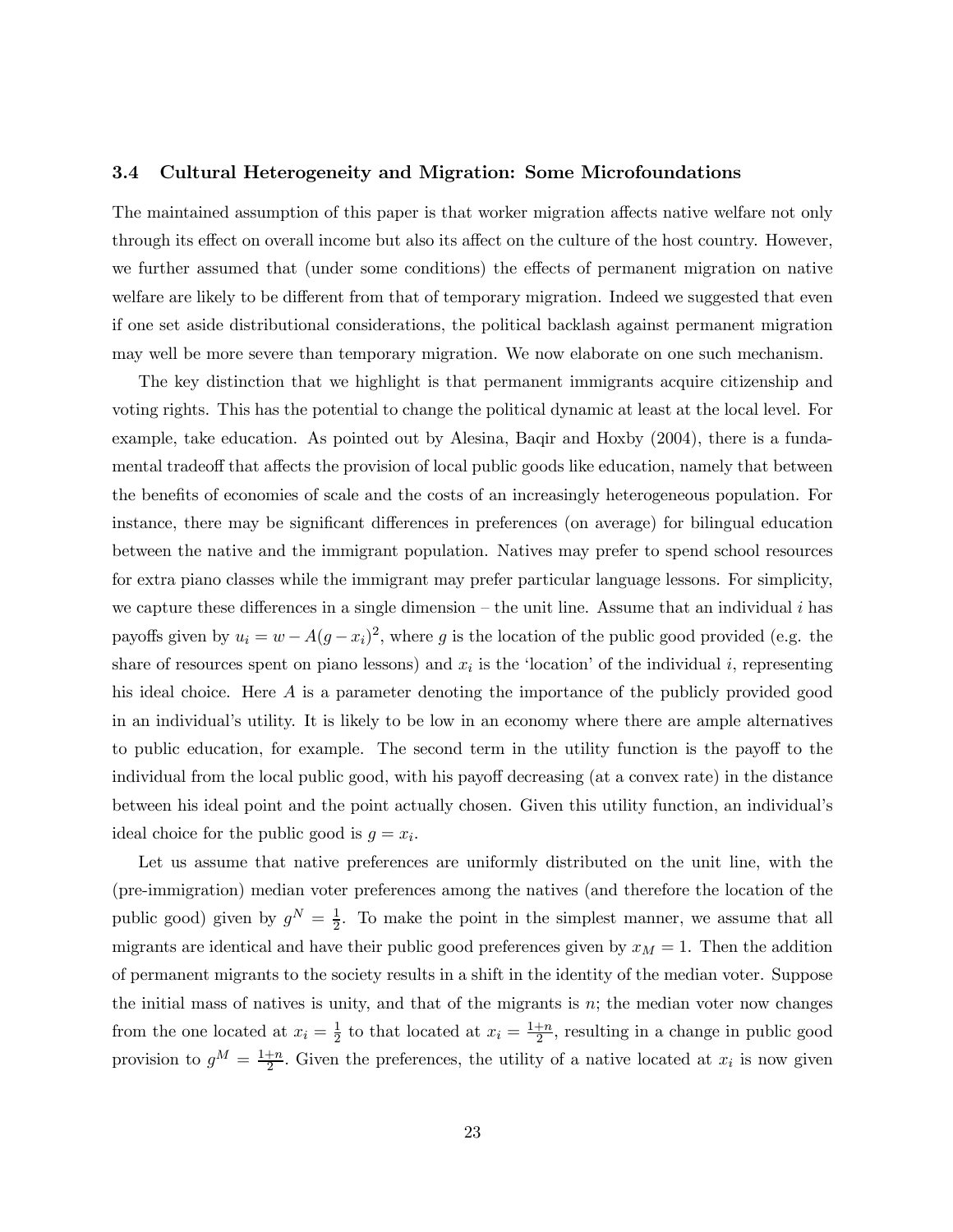by  $u_i = w - A(\frac{1+n}{2} - x_i)^2$ ; thus, natives whose preferences are closer to  $x_i = 1$  gain, while those located near  $x_i = 0$  lose. What about overall welfare? Evaluating aggregate utility for the natives, it changes from  $w - \frac{A}{12}$  to  $w - \frac{A}{12} [1 + 3n^2]$  after the addition of a mass n of permanent migrants to the society. Thus there is a decrease in overall welfare by  $\frac{A}{4}n^2$ . The following proposition summarizes the impact.

**Proposition 4** Overall welfare for the native population decreases at an increasing rate with permanent migration. Furthermore, the negative impact of immigration is higher the bigger is the importance of public goods on citizens' welfare.

Note that, as we have assumed in reduced form for our basic model, the cost imposed by the migrants is convex in their number. Notice also that the impact is higher the bigger is A. This implies that the constraints on immigration are likely to be higher in countries where there is greater dependence on goods and services that are publicly provided and hence there is enhanced concern that immigration may change the nature of their provision. Again, this may serve to partly explain the difference in attitudes towards immigration between the US and Europe (where publicly provided goods/services are more prevalent than in the US).

Notice that temporary migrants do not skew the allocation of resources for local public goods as much. This is mainly because of two factors: one, temporary migrants lack political clout and are unlikely to affect public good allocation to the same degree as permanent migrants; two, temporary migrants are less likely to bring with them their children and families, and therefore may not be as concerned with the provision of public goods such as education.

# 4 Aspects of Temporary Migration Programs: An Evaluation

Having described the political equilibrium in our model, we can now use it to evaluate aspects of the design of existing temporary labor migration programs, at both a prescriptive and descriptive level. We then illustrate aspects of our framework, by using it to evaluate changes in migration policy.

#### I. Employer Assignment and the (im)Mobility of Guest Workers

One of the more striking aspects of most temporary labor migration programmes has been the fact that the guest workers are tied to specific employers. As described in Table 1, this feature is common to some of the largest temporary migration programs across the world - in countries as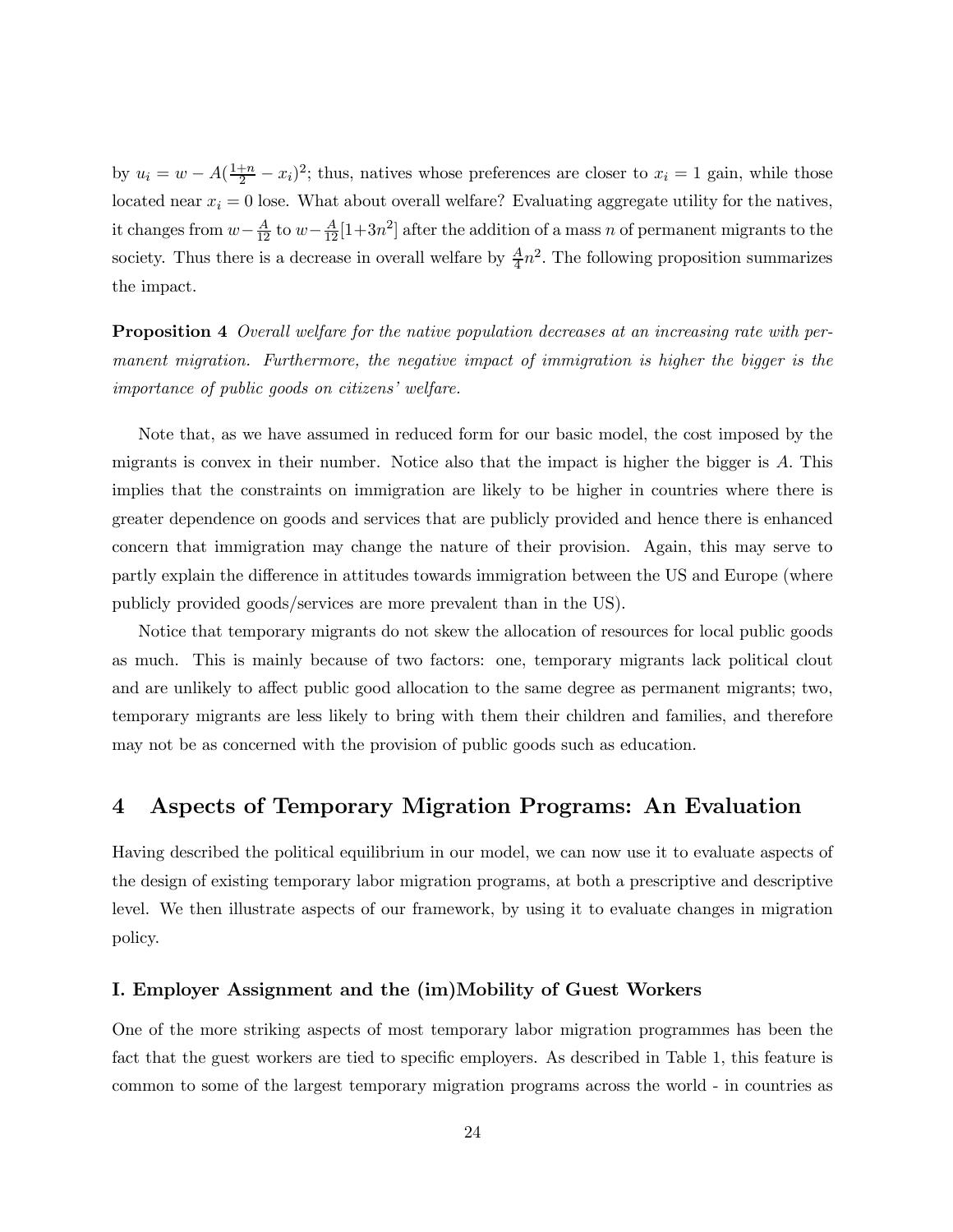diverse as the U.S., Kuwait or Switzerland  $.16$  Clearly, such restrictions on the mobility of guest workers lower the bargaining power of the migrant workers, and adversely affects their wages. Advocates of migrant worker rights and the ILO have repeatedly argued that relaxation of the restriction on labor mobility can help improve the bargaining strength (and wages) of temporary migrant labor. However, of more direct interest to us is whether this employer-guest worker 'tying' is a good thing from the host countryís point of view. Higher wages for temporary foreign migrants mean lower profits for the firms that hire them, which might suggest that it is in the interest of the host country to maintain such tying.

Our theoretical framework helps throw light on this issue, and suggests otherwise. We begin by observing that  $\gamma$  is the cost that migrant workers have to endure to move across firms, and can be influenced by policies of the host country. When visa restrictions preventing worker mobility across firms are in place the degree of worker (im)mobility is given by  $\gamma(V_R = 1)$ , and if such restrictions are absent by  $\gamma(V_R = 0)$ , where  $\gamma(1) > \gamma(0)$ . Recall that a worker's outside option is given by  $y(1 + g - \gamma(V_R))$ . This implies that an increase in worker mobility (i.e. lower  $\gamma(V_R)$ ), results in higher wages for the migrant worker. However, what about overall national welfare in the host country? Our theoretical framework suggests that in fact a relaxation of restrictions should be 'potentially Pareto improving' (in the terminology of Besley and Coate, 1998).

COROLLARY IIIA. Over the range satisfying condition  $(5)$  of Proposition 1, the host country's relaxation of visa restrictions, and the consequent increase in the mobility of migrant workers, results in a higher number of temporary migrants in the steady state, i.e.  $n_T^*(\gamma(1)) < n_T^*(\gamma(0))$ , as well as a higher level of national welfare.

Once political considerations are taken into account, the intuition is straightforward. A relaxation in the migrant workersí ability to move across employers increases their bargaining power vis-a-vis their employing firms. This reduces the economic rent that the firm is able to appropriate and thereby reduces the maximum amount the firm lobby is willing to pay the government in order to retain its migrant workers, i.e.  $B^{max}(\gamma(1)) > B^{max}(\gamma(0))$ . Overall, this implies that any change in migration policy that strengthens the bargaining power of experienced migrants reduces firmsí profits, and their willingness to lobby intensively to retain them. Ipso facto, it increases the time-consistent temporary migration level into the country, thereby increasing welfare.

More striking is the result that any policy which encourages greater labor mobility is at least

<sup>&</sup>lt;sup>16</sup>While not strictly a temporary labor migration program, the  $H$ -1B program in the United States assigns foreign workers to specific employers and makes mobility across employers costly (Ruhs, 2002).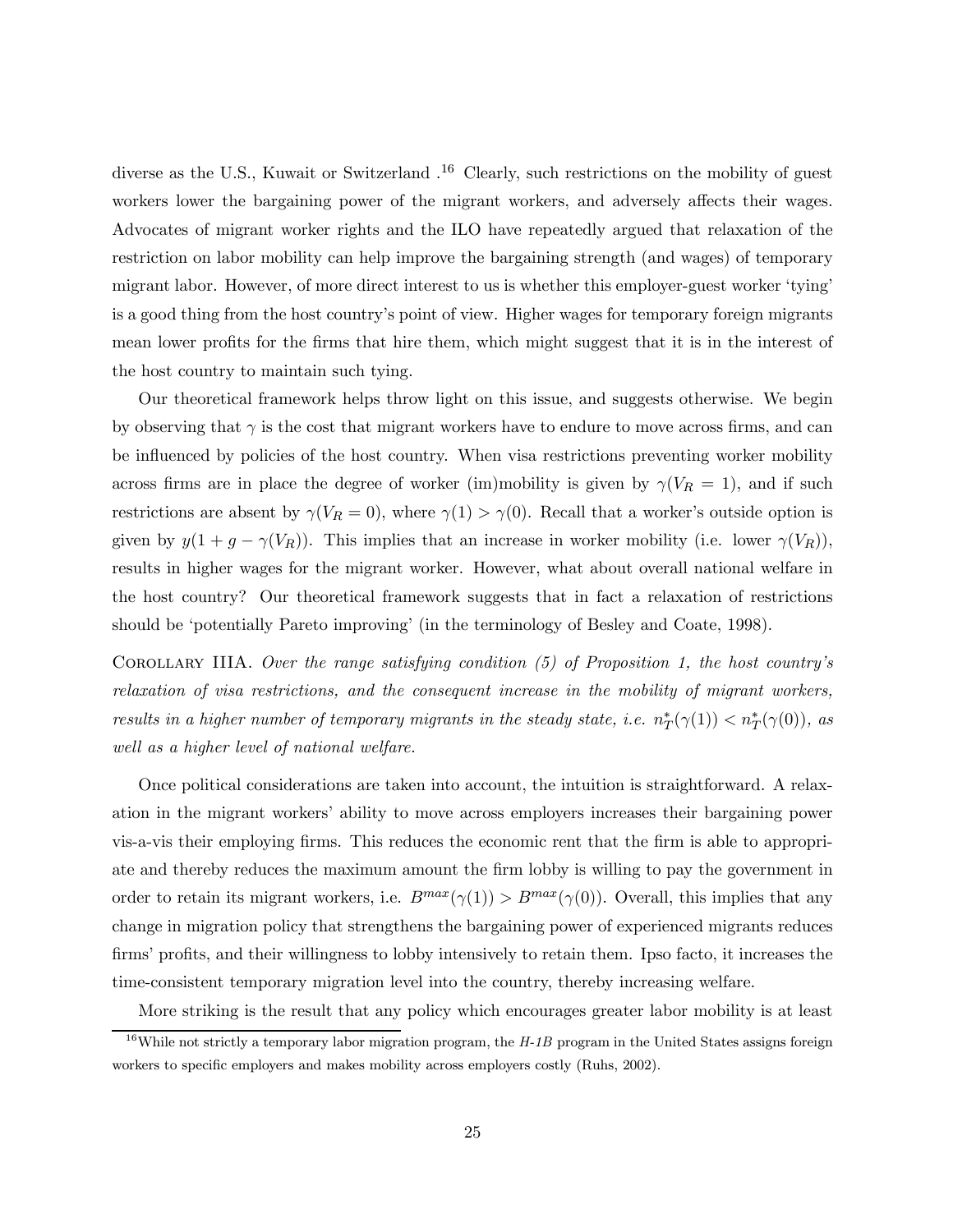potentially a Pareto-improvement. To see this, we first observe that there is an obvious benefit to the migrant worker from a higher wage. Further, note that the country's citizens also benefit from the increase in national income that follows this higher level of sustainable temporary labor migration. Perhaps less obviously, even firms benefit. At first glance, this may appear puzzling, since the amount of surplus they can extract from the retained experienced workers is being reduced. However, the key point is that, since in equilibrium not all vacancies are getting filled, that surplus is not being extracted anyway. Since the level of that temporary migration is higher than it would have been with lower labor mobility, more of the productive surplus gets realized. Therefore, our theoretical framework unambiguously suggests that any policy that increases guestworker mobility within the host country is likely to benefit all parties, and should be made a priority.

#### II. Culture and Migration Programs: Two Examples

A. Guest Worker programs in the Middle East: Some of the largest ongoing temporary migration programs in the world are in the Middle East – Bahrain, Kuwait, Saudi Arabia and the UAE being prominent examples. However, during the late eighties there was an important shift in the nature of the guest-worker programs in these countries. In particular, there was a dramatic shift in the source countries for much of the migrant workforce, away from other Arab countries, such as Egypt, Yemen and Jordan, which had previously been the main sources from which migrant workers were drawn.<sup>17</sup> Instead, these rich Gulf countries chose to deliberately replace temporary migrants of Arab origin with those of South Asian or South East Asian origin. In fact, there was a decrease in not just the share, but even in the absolute number of Arab workers. So what accounts for this puzzling switch?

Our model suggests one possible answer. Consider the decision facing a host country which can import workers from different countries with widely differing cultural characteristics. For instance, it can either import workers from a culturally dissimilar country such as India  $(\lambda^I)$ , or from a neighboring culturally similar Arab country such as Egypt  $(\lambda^E)$  or Yemen, where  $\lambda^I > \lambda^E$ . Given the ethnic, religious, linguistic and cultural affinity with fellow Arab countries, one might expect the policymaker to prefer importing temporary migrants from these countries, rather than

<sup>&</sup>lt;sup>17</sup>The Arab share of the foreign worker population in the Arab countries of the Gulf Cooperation Council (GCC) went down from 56 percent in 1985 to 32 percent in 2002. This decrease in the Arab share of temporary migrants was mirrored by the rise in the share of South and South East Asian migrants over the same period. For details see Andrezj Kapiszewski (2006).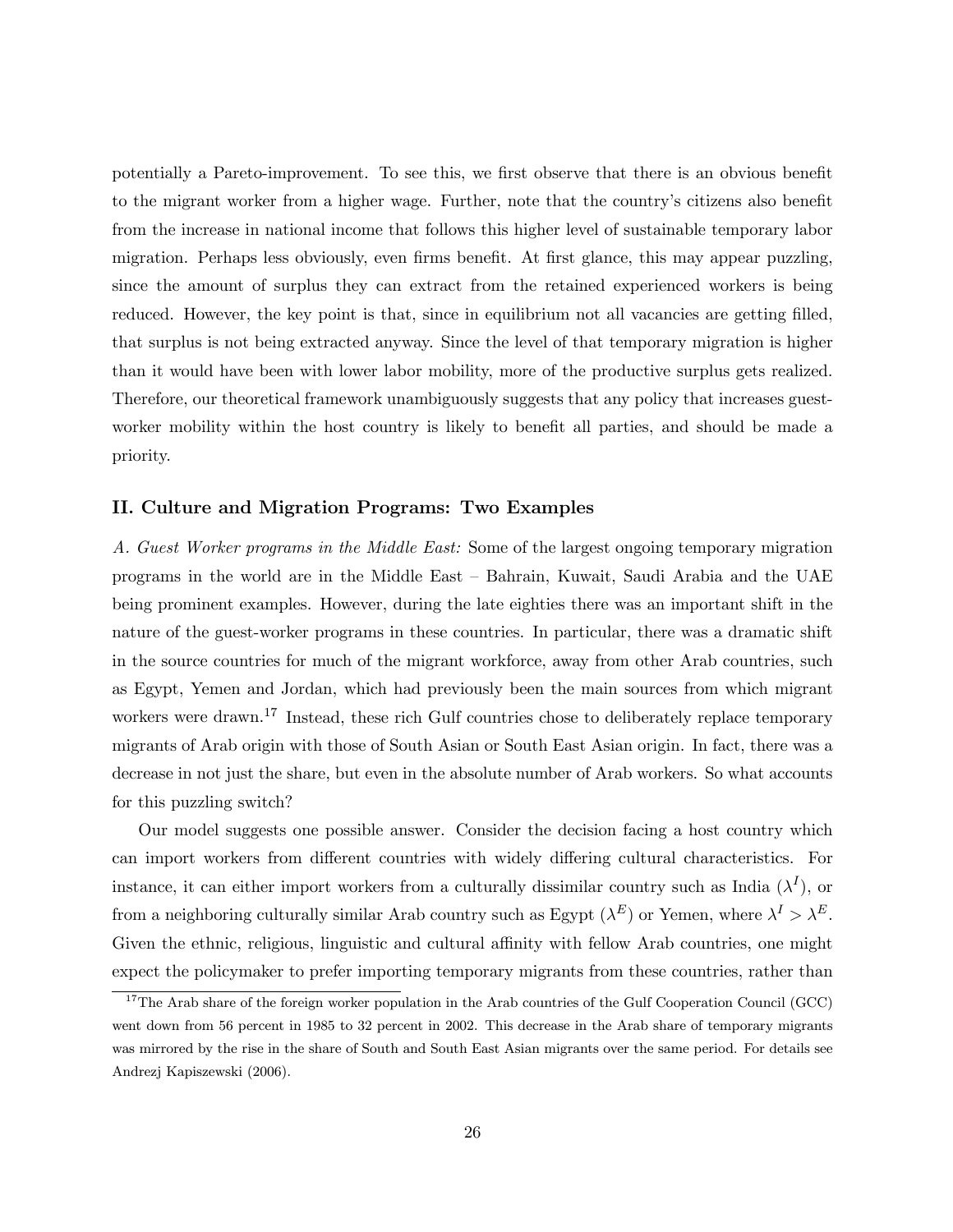from culturally dissimilar countries in South and South East Asia. However, Corollary 1 provides the following observation.

Corollary IIIB. The politically sustainable level of temporary migration and national welfare in the host country, is higher, if temporary migration is from countries that are more culturally dissimilar from the host country, i.e.  $n_T^*(\lambda^I) > n_T^*(\lambda^E)$ .

The intuition is the following. It is much more costly to the government to provide citizenship to a group of migrant workers who are culturally very different. In large part this is because it is likely to be easier to culturally assimilate workers whose cultural distance is small to begin with. Huntington (2004) and Pritchett (2006) make such a point in the context of European migrants in American society. Indeed, this effect is captured in the politician's incentive constraint (equation (4)), where a higher  $\lambda$  implies that it is easier for the constraint to be satisfied. In other words, if the migrant workers are culturally very dissimilar (e.g.  $\lambda^I$ ), the firm needs to make a larger bribe in order to successfully lobby the politician to retain the temporary workers. Accordingly, since it implies that it is less likely that the government will succumb to a bribe, the politically sustainable level of temporary migration  $n_T^*$  rises with the cultural distance of the migrants.

Therefore, our analysis suggests that a simple way in which the degree of inefficiency can be reduced is by replacing (culturally similar) Egyptian migrants with culturally distinct Indian (or Filipino) migrants, since this would imply that  $n_T^*(\lambda^I) > n_T^*(\lambda^E)$ . Jureidini (2006) in his survey of temporary migration to the Gulf States argues that this was clearly one factor that contributed to the replacement of Arab workers with other Asians: "Arabs were more likely to stay and eventually make demands for citizenship and political participation. Asians were considered more dependable and less demanding and were easily expelled".<sup>18</sup>

B. The Civil Rights Movement and Migration Policy: Consider the following three events drawn from the years 1964-65 in the United States. First, in December 1964 the Bracero Program was formally terminated after having been in place since 1942. This was one of the largest temporary worker programs in the world, and sponsored over 4.5 million border crossings of Mexican labor to work in the farm sector in California over the period 1942-64. Soon after, the Federal Government in the United States changed its immigration policy, with the passage of the landmark Immigration and Nationality Act Amendments of 1965. This Act was revolutionary in that it allowed

<sup>&</sup>lt;sup>18</sup>Given the large differences in the nature of politics in the West as compared to the Middle East, it may seem that our model is not directly applicable. However, we should point out a simple modification of our model where elections are replaced with the threat of political instability (arising due to cultural heterogeneity) would also generate very similar results.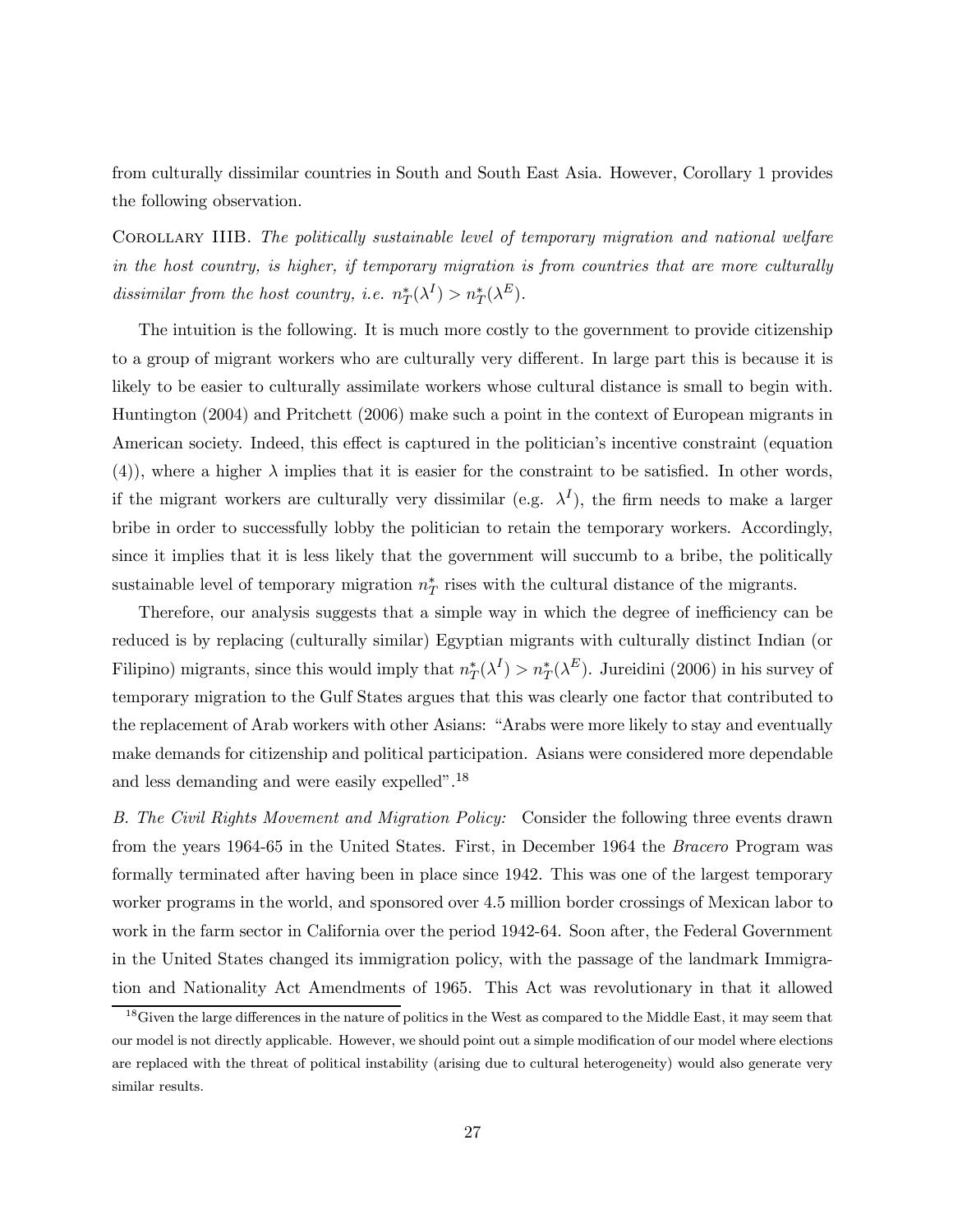immigration from countries where the racial, ethnic and cultural makeup of the country was very different from that of the United States, and from the European countries from which most of the U.S. population originated. Finally, around the same time, Congress passed the landmark Civil Rights Act of 1964 and the Voting Rights Act of 1965.

Typically, these three events have been analyzed independently of each other. In contrast, our starting point is to treat the contemporaneous occurrence of these events as not just a coincidence, but rather as a series of inter-related outcomes. In particular, we view the shift in citizens' preferences that accompanied the Civil Rights Movement as central to an explanation of the contemporaneous re-direction of immigration policy. In the context of our model, one can frame the issue as follows: How does a shift in attitudes towards cultural heterogeneity result in a change in migration policy? Consider the implication of an exogenous reduction in the disutility from permanent migration,  $\lambda$ . In that case we can expect that the cultural costs of having citizen-workers of very distinct racial-cultural ethnicity might be (more than) offset by the enhanced productivity of the temporary migrants to whom citizenship is granted. In particular, Corollary 1 implies the following comparative static result.

COROLLARY IIIC: There exists a sufficiently large decline in  $\lambda$  such that temporary migration is replaced by a permanent migration program. In particular, there exists a  $\lambda_1 > \lambda_2$  such that  $n_T^*(\lambda_1) > 0$  and  $n_P^*(\lambda_1) = 0$  while  $n_T^*(\lambda_2) = 0$  and  $n_P^*(\lambda_2) > 0$ .

The Civil Rights movement (and the accompanying change in legislation) played a pivotal role in changing attitudes towards and the tolerance of individuals of very different ethnicity. Prior to the Immigration Act of 1965, immigration quotas were on the basis of national-origin quotas established in 1920. In practice, as argued by Chin (1996) there were strong racially based restrictions that prevented non-white individuals (most pointedly from Asia) from immigrating to the U.S..<sup>19</sup> However, the Civil Rights Movement is likely, at least at the margin, to have increased public tolerance of immigration from countries with a very different ethnic-cultural makeup. For instance, Chin (1996) argues that

ì....whether or not aliens had a right to immigrate on a race-neutral basis, officials recognized that racism in immigration was a civil rights issue because of its effect on Americans. Dean Rusk for example, observed that immigration policy had significant domestic, as well as foreign effects: ëGiven the fact that we are a country of many

<sup>&</sup>lt;sup>19</sup>For example a person of Asian racial descent who was born and raised in Brazil was treated as Asian, and not Brazilian, for the purpose of immigration.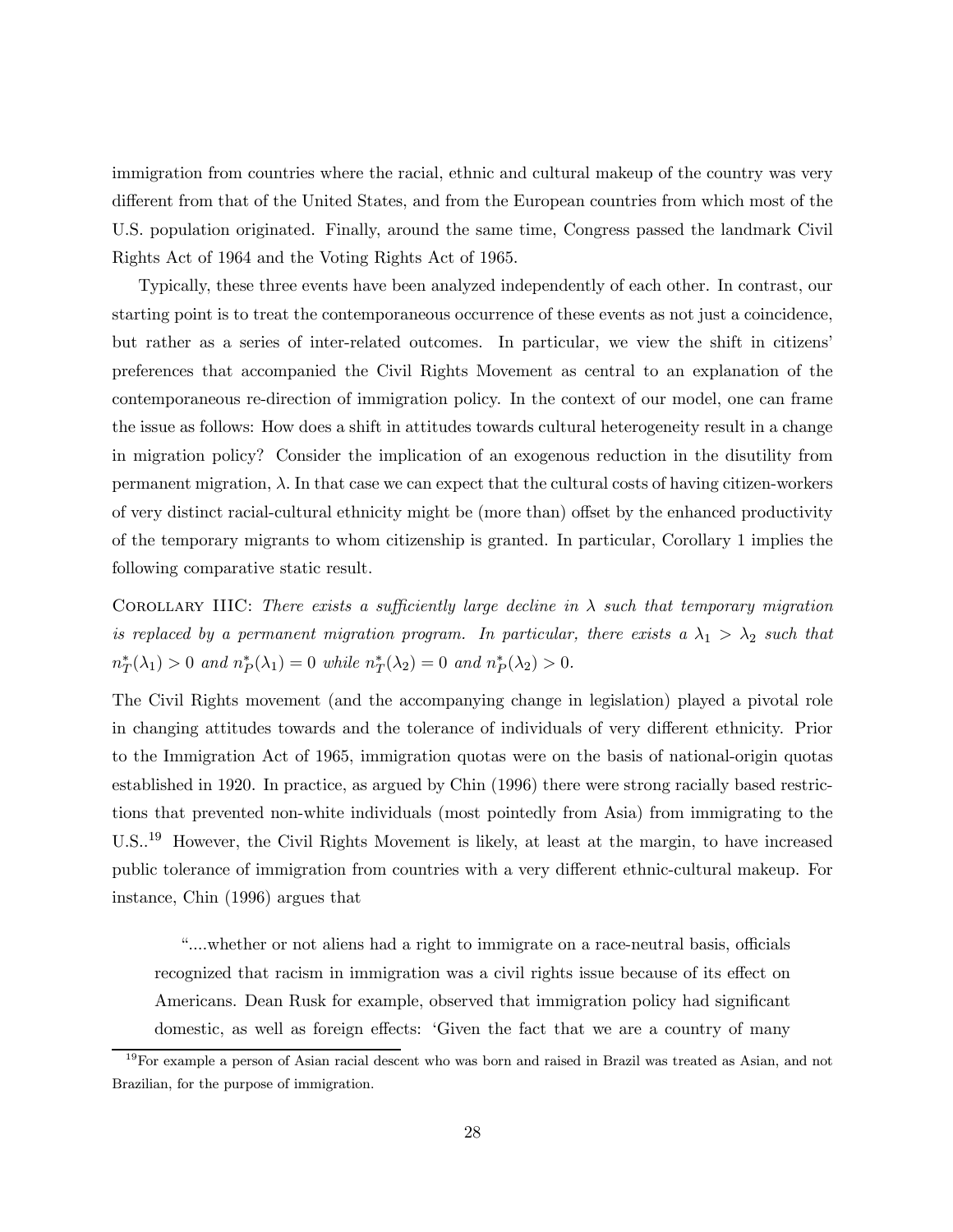races and national origins, that those who built this country and developed it made decisions about opening our doors to the rest of the world, that anything which makes it appear that we, ourselves, are discriminating in principle about particular national origins, suggest that we think.....less well of our own citizens of those national origins, than of other citizens'."

Furthermore, Jenkins (1999) suggests that in the wake of Lyndon Johnson's landslide victory, congressional liberals simultaneously pushed to bring about an end to the Bracero program, pass the Civil Rights Act, as well as push through the Immigration and Naturalization Act of 1965. Indeed Wells (1996) argues that the Civil Rights Movement played an important role in the termination of the Bracero program. While a number of explanations can be offered for the passage of each of these major pieces of legislation taken individually, taken together, it is highly likely that the shift in popular attitudes towards individuals of a different cultural makeup also had a major role to play in all of these policy changes.

#### III. Temporary Workers in the Household: the Kremer-Watt Proposal

Kremer and Watt (2008) propose a policy which is designed to be both Pareto improving and politically feasible. In particular, they suggest that relaxing restrictions on the "migration of foreign private household workers can potentially (1) equalize wages among natives, (2) provide a fiscal benefit, and (3) limit the perceived impact of immigration on culture and crime." Under this policy, temporary foreign workers (mostly women) would perform household services, from simple au pair duties to cooking, cleaning and so on, similar to existing programs such as the one in Singapore, for example. The idea is that this would free up (highly educated) native women to (re- )enter the work force, with an accompanying increase in national income from the increase in labor participation of high-productivity workers. For these reasons, they argue such a proposal is likely to be efficiency enhancing and be politically attractive: "programs with temporary non-renewable visas might make introducing foreign workers more palatable".

While the Kremer-Watt proposal has a number of attractive features, our framework suggests caution about some of the political constraints that even such an apparently attractive program might face. The key point is that the household sector is one in which the (employer-specific) productivity of the worker rises over time. For example, as au pairs attached to particular households become familiar with the idiosyncrasies of the household, their children, their cooking habits and so on, they become more valuable to the household. Similar increases in employer-specific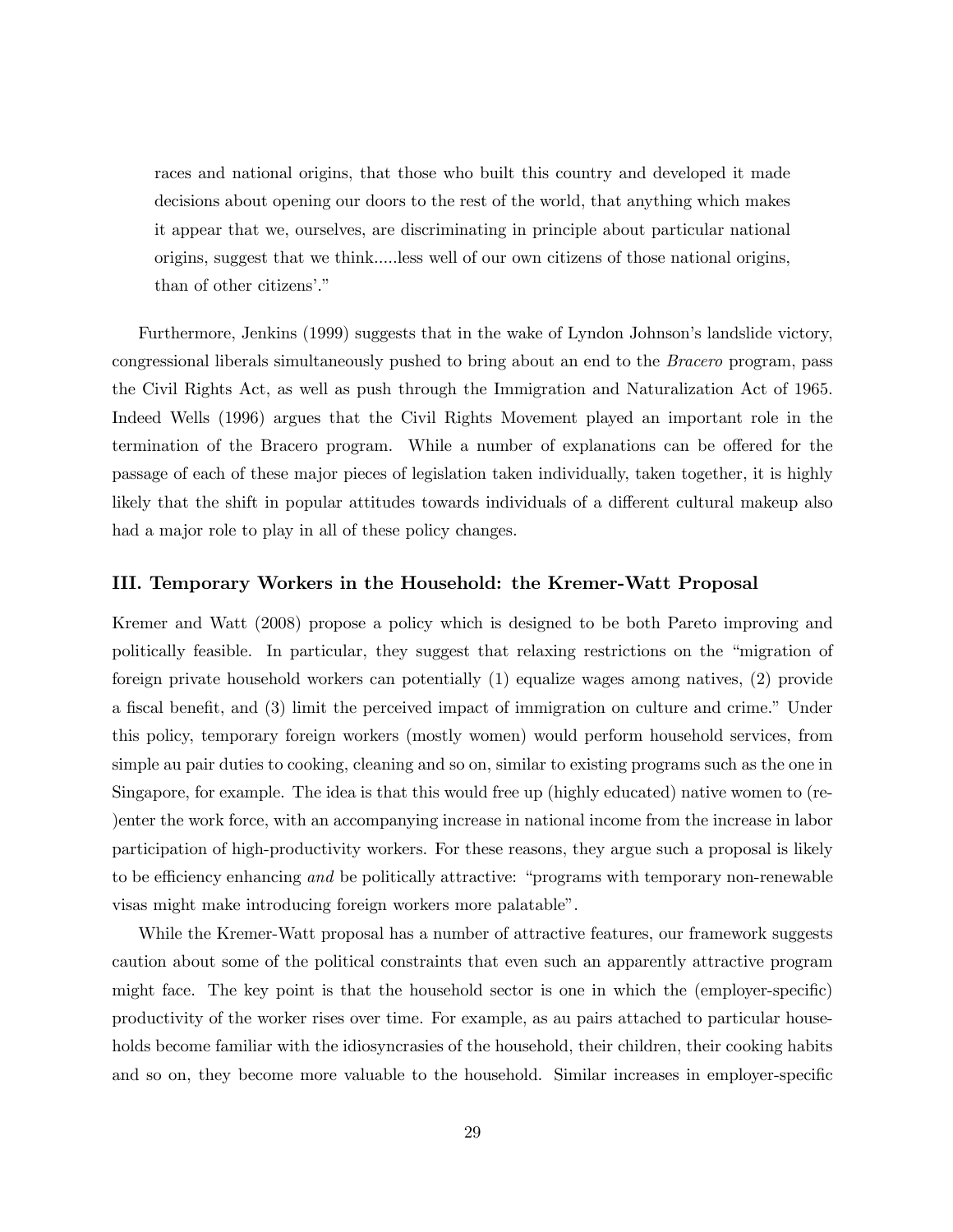productivity can occur in other sectors as well. If we make the additional plausible assumption that households/employers can politically organize themselves to lobby the government, then our model highlights the trade-off between, on the one hand, the efficiency and equity benefits, and on the other, the political constraints of such a program. Therefore, while such a proposal may get off the ground and should be encouraged, we should point out that there are likely to be real political limits to the size of the program.

### 5 Conclusion

Aging populations, rising social security payments and a shortage of labor in many countries in the developed world are likely to increase the debate about importing a younger workforce from the developing world. This paper explores a neglected channel that may prevent lowering of barriers to labor migration even in the face of greater economic gain – namely, concern about the country's culture and identity. Despite the potential to boost world income, any policy aimed at encouraging migration will face political limits driven by cultural concerns. In particular we demonstrate that countries may fail to encourage worker migration even if such a policy has no distributional impact and where the repatriation of workers can be costlessly enforced. The inefficiency can be in both the levels of temporary and permanent migration. Furthermore, our framework also allows us to understand which countries may find it politically difficult to take advantage of the globalization of labor migration and points out that simple alterations in worker-employer tying requirements can help make greater amounts of labor migration politically feasible.

However, this paper is but a first step in examining the impact of culture on the politics and pattern of migration policy. Many other issues remain for future work. For example, how does uncertainty in the economy affect this relation? While migrants maybe welcomed during economic booms, popular attitudes often turn against them during times of economic crisis. Another relevant issue is that of the dynamics in the process of cultural assimilation by migrants and the resulting impact on future migration policy. Should one deliberately choose a diverse migrant pool or instead focus on importing migrants from a particular cultural area? We leave this and much else for further exploration.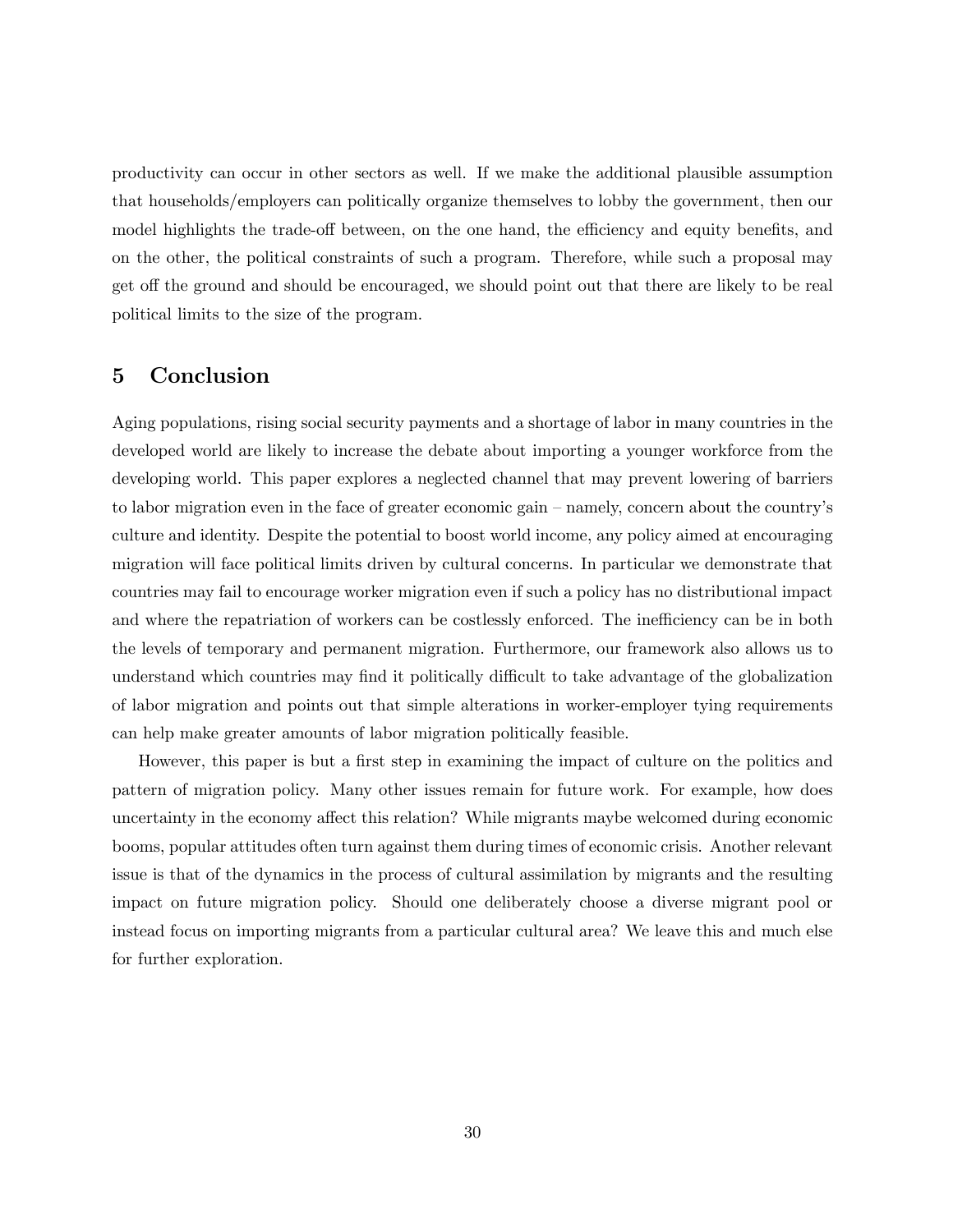# References

Alesina, Alberto and Eliana La Ferrara (2005), "Ethnic Diversity and Economic Performance", Journal of Economic Literature, 43(3):762-800.

Alesina, Alberto and Enrico Spolaore (1997), "On the number and size of nations",  $Quarterly$ Journal of Economics, 112(4):1027-1056.

Alesina, Alberto, Reza Baqir and Caroline Hoxby (2004), "Political Jurisdictions in Heterogeneous Communities", Journal of Political Economy, 112(2):348-396.

Bauer, Thomas, M. Lofstrom and Klaus Zimmerman (2000), "Immigration Policy, Assimilation of Immigrants and Natives Sentiments towards Immigrants: Evidence from 12 OECD Countriesî, IZA Discussion Paper 187.

Besley, Timothy and Stephen Coate (1998). "Sources of Inefficiency in a Representative Democracy: A Dynamic Analysis". American Economic Review 88(1):139-56.

Blanchard, Olivier (2005), "A Macroeconomic Survey of Europe", MIT Working Paper.

Borjas, George (1995), "The Economic Benefits from Immigration", Journal of Economic Perspectives, 9(2): 3-22.

Card, David, Christian Dustmann and Ian Preston (2009), "Immigration, Wages and Compositional Amenities", *NBER* Working Paper No. 15521.

Chin, Gabriel (1996), "The Civil Rights Revolution Comes to Immigration Law: A New Look at the Immigration and Nationality Act of 1965", *North Carolina Law Review*, 75(273), pp 87-160.

Coate, Stephen and Stephen Morris (1999), "Policy Persistence", American Economic Review.

Dolmas, Jim and Gregory Huffman (2004), "On the Political Economy of Immigration and Income Redistributionî, International Economic Review, vol 45(4), pp 1129-1168.

Dustmann, Christian (1999), "Temporary Migration, Human Capital and Language Fluency of Migrants" Scandinavian Journal of Economics, 101(2), 297-314.

Facchini, Giovanni and Anna Maria Mayda (2009), "Individual attitudes towards immigrants: Welfare-state determinants across countries", Review of Economics and Statistics, 91(2):pp 295-314.

Facchini, Giovanni and Gerald Willman (2005), "The Political Economy of International Factor Mobility", Journal of International Economics, 67: pp 201-19.

Freeman, Richard (2006), "People Flows in Globalization", NBER Working Paper 12315.

Hanson, Gordon (2008), The Economic Consequences of the International Migration of Labor NBER Working Paper 14490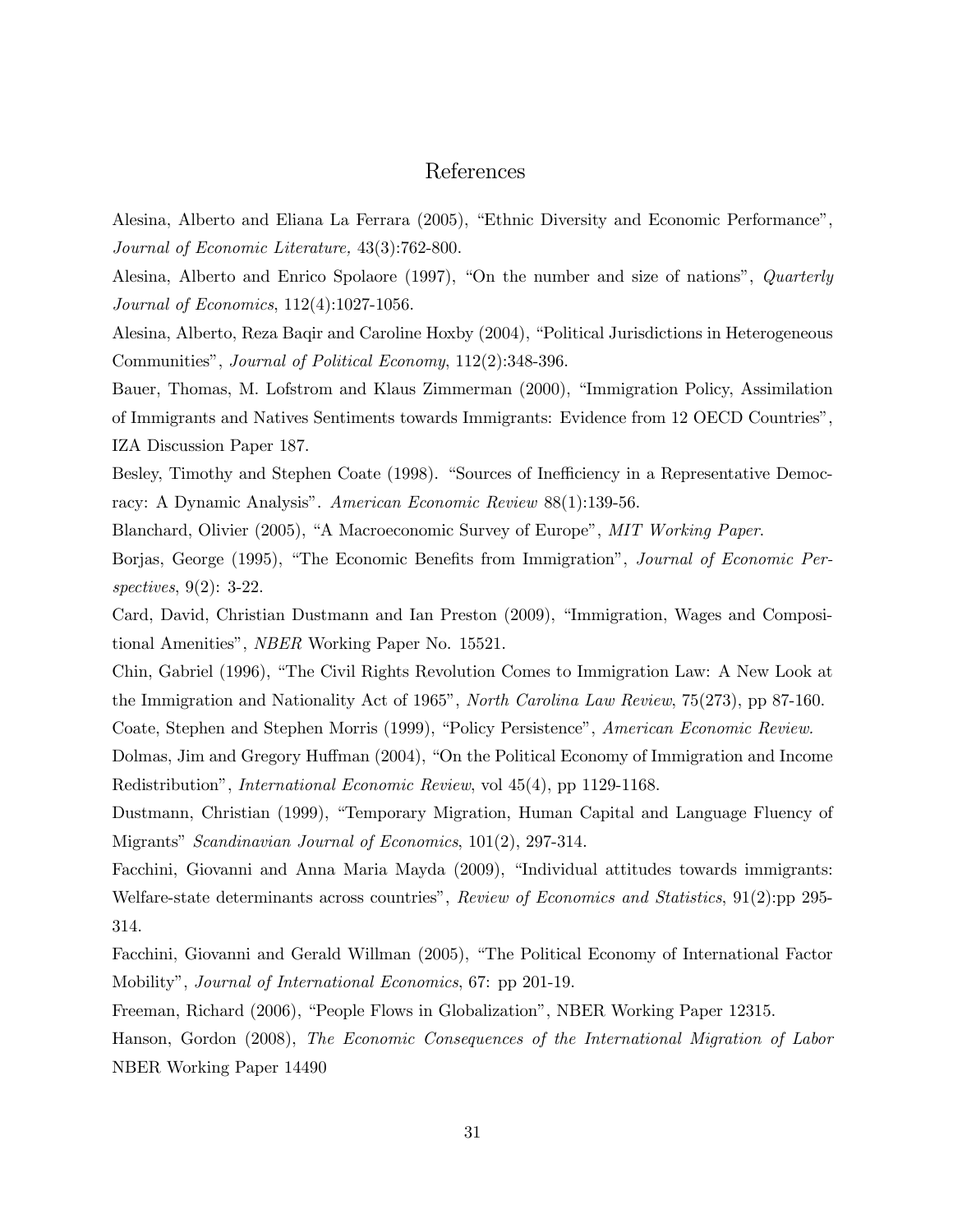Helpman, Elhanan, Oleg Itskhoki and Stephen Redding (2008), Wages, Unemployment and Inequality with Heterogeneous Firms and Workers. Princeton University Working Paper

Huntington, Samuel P. (2004), Who Are We? The Challenges to America's National Identity; New York: Simon & Schuster.

Jenkins, Craig (1999), "The Transformation of a Constituency into a Social Movement Revisited: Farm Worker Organizing in California" in Waves of Protest: Social Movements Since the Sixties edited by J. Freeman.

Jureidini, Ray (2005), "Middle East Guest-Workers" in Immigration and Asylum: From 1900 to the Present edited by Matthew Gibney and R. Hansen.

Kapur, Devesh and John McHale (2005), Give Us Your Best and Brightest: The Global Hunt for Talent and its Impact on the Developing World Center for Global Development, Washington D.C. Kapiszewski, Andresj (2006), "Arab versus Asian Migrant Workers in the GCC Countries", Working Paper, UN Group on International Migration and Development in the Arab Region.

Klein, Paul, and Gustavo Ventura, (2006), "Productivity Differences and the Dynamic Effects of Labor Movements", mimeo, University of Western Ontario.

Kremer, Michael and Stanley Watt (2008), "The Globalization of Household Protection", Harvard University Working Paper.

Konya, Istvan (2007), "Optimal Immigration and Cultural Assimilation", *Journal of Labor Eco*nomics. vol.25: pp. 367-91

Lazear, Edward (1999), "Culture and Language", *Journal of Political Economy*, 107(S6), S95-S126.

Leyens, Jacques, B. Cortes, S. Demoulin, John Dovidio, S. T. Fiske, R. Gaunt, M. Paladino, A. Rodriguez-Perez, R. Rodriguez-Torres, J. Vaes (2003), "Emotional prejudice, essentialism, and nationalism: The 2002 Tajfel lecture", European Journal of Social Psychology, pp 703-17.

Nickell, Stephen (1997), "Unemployment and Labor Market Rigidities: Europe versus North America", Journal of Economic Perspectives.

Ottaviano, Gianmarco, and Giovanni Peri, (2008), "Immigration and National Wages: Clarifying the Theory and Empirics", UC Davis Working paper.

Pritchett, Lant (2006), Let their People Come: Breaking the Gridlock on Labor Mobility, Center for Global Development, Washington D.C.

Razin, Assaf, E. Sadka and P. Swagel (2002), "Tax Burden and Migration: A Political Economy Theory and Evidence", Journal of Public Economics, 85(2), pp 167-190

Rodriguez, Cristina (2007), "Guest Workers and Integration: Toward a Theory of what Immigrants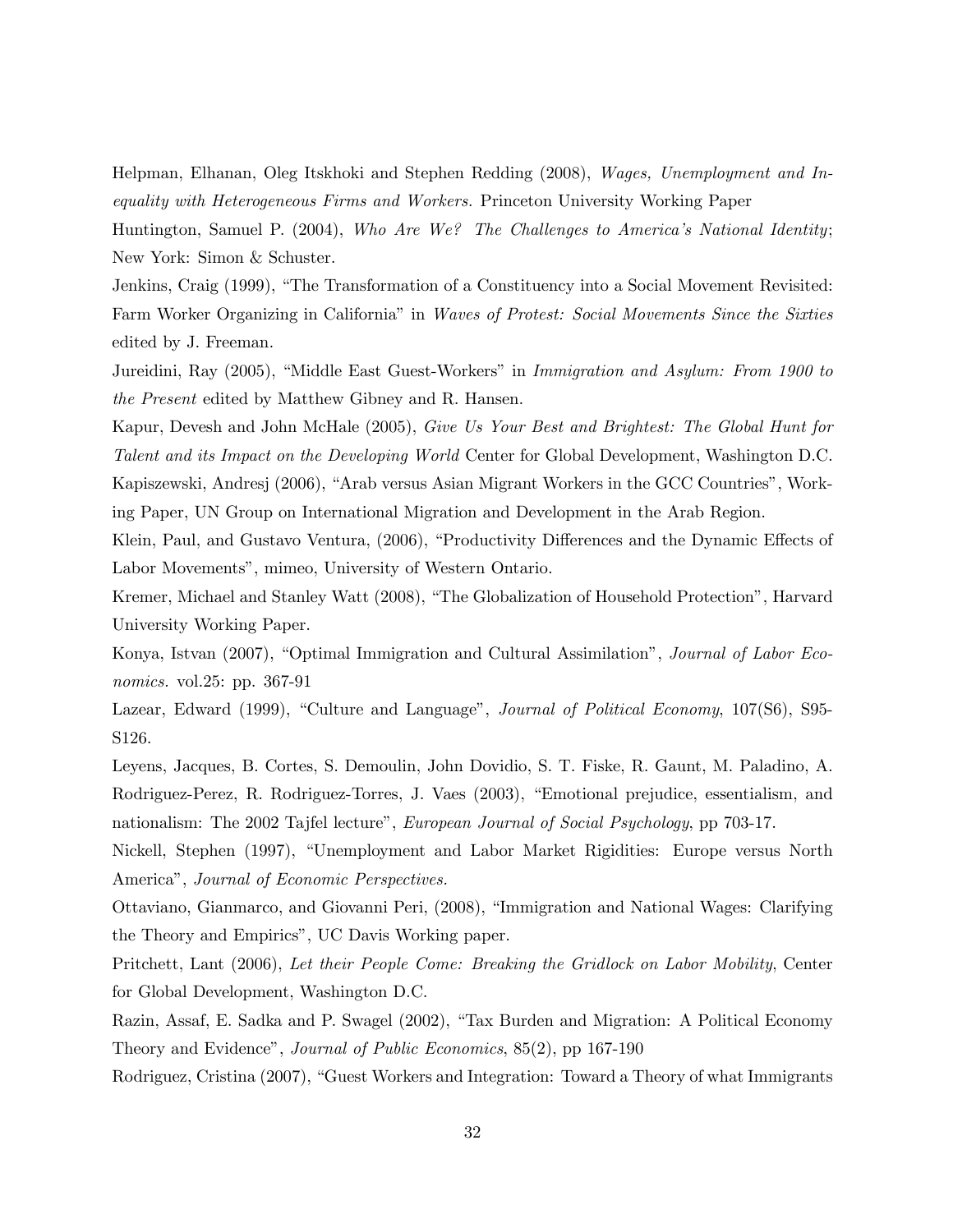and American Owe One Another", University of Chicago Legal Forum.

Rodrik, Dani (2002). "Final remarks". In T. Boeri, G. Hanson, and B. McCormick (eds.), Immigration Policy and the Welfare System. New York: Oxford University Press.

Ruhs, Martin (2002), "Temporary Foreign Worker Programmes: Policies, Adverse Consequences and the Need to Make Them Workî, UCSD Working Paper.

Tajfel, Henri (1982), Social Identity and Intergroup Relations, CUP, Cambridge.

Walmsley, Terrie L. and L. Alan Winters, (2005), "Relaxing the Restrictions on the Temporary Movement of Natural Persons: A Simulation Analysis", Journal of Economic Integration, 20(4):688-726.

Wells, Miriam (1996), Strawberry Fields: Politics, Class and Work in California Agriculture, Cornell University Press.

Waters, Mary and Tomas Jiminez (2005), "Assessing Immigrant Assimilation", Annual Review of Sociology, vol. 31:105, pp. 105-25.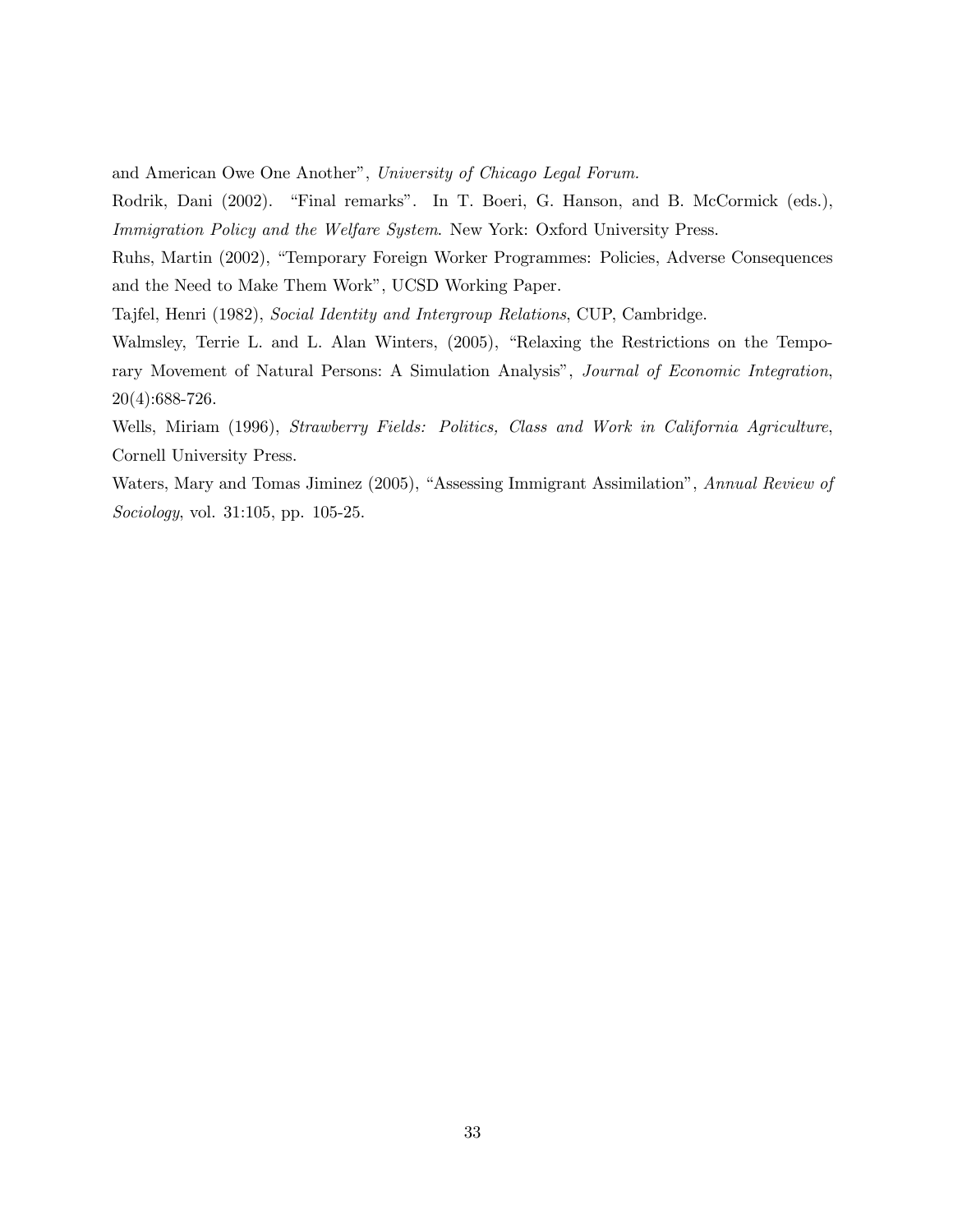# Appendix

#### PROOF OF COROLLARY 2:

Let us rewrite the incentive-constraint when it binds:

$$
\beta y(s+\gamma)n_T + \frac{1-\theta}{\theta}[(y\Delta + rw_0 + c_T)n_T - \lambda c(\frac{n_T + n_P}{1+a}) + \lambda c(\frac{n_P}{1+a})] = R
$$

i.e. for a given level  $n_P$ , it gives a maximum supportable level of  $n_T$  as a function of  $n_P$ . Let us call this function as  $n_T(n_p)$ . The left-hand side of the above equation is similar to that in figure 1 i.e. it is inverse U-shaped in  $n_t$  and its intersection with the R line gives  $n_T (n_P)$ . Given that  $c(.)$  is convex, an increase in  $n_P$  lowers the left-hand side of the above equation and thus increases  $n_T(n_P)$  i.e.  $\frac{dn_T}{dn_P} > 0$ .

Now, one can use  $n_T (n_P)$  to rewrite the objective function in terms of only the number of permanent migrants as:

$$
\max_{n_P} \frac{1}{1-\delta} \left\{ (y - rw_0 - c_T)(n_T(n_P) + n_P) + \delta[y(1+\Delta)n_P - \lambda c(\frac{n_P}{1+a})] \right\}
$$

with the attendant first-order condition:

$$
(y - rw_0 - c_T)(n'_T(np) + 1) + \delta[y(1 + \Delta) - \frac{\lambda}{1 + a}c'(\frac{np}{1 + a})] = 0
$$
\n(6)

Analysis of this equation shows how the level of permanent migration,  $n_P$ , is affected by the various parameters.

Consider first the firm's bargaining power  $\beta$  or the level of market segmentation  $\gamma$ . They affect this equation only though their effect on  $n'_T(n_P)$ .

One can derive the expression for  $n'_T(n_P)$  as:

$$
\frac{dn_T}{dn_P} = \frac{\frac{\lambda}{1+a}\left\{c'\left(\frac{n_T+n_P}{1+a}\right) - c'\left(\frac{n_P}{1+a}\right)\right\}}{\frac{\theta}{1-\theta}\beta y(s+\gamma) + (y\Delta + rw_0 + c_T) - \frac{\lambda}{1+a}c'\left(\frac{n_T+n_P}{1+a}\right)}
$$

Hence  $n'_T(n_P)$  decreases as  $\theta, \beta, s, \gamma, \Delta, w_0$  or y increases or as  $\lambda$  decreases.

Returning to (6), an increase in  $\theta$ ,  $\beta$ , s or  $\gamma$  lowers the left-hand side only through their effect on  $n'_T(n_P)$ . Thus  $n_P^*$  falls as either  $\theta, \beta, s$  or  $\gamma$  increases. An increase in the cultural cost parameter  $\lambda$  or a decrease in the intertemporal productivity parameter  $\Delta$  has two countervailing effects: they lower the left-hand side via their direct negative effect on the marginal cultural cost and marginal productivity, but at the same time raise the left-hand side through their positive effect on  $n_T (n_P)$ . Thus their overall impact on the level of permanent migration is ambiguous.